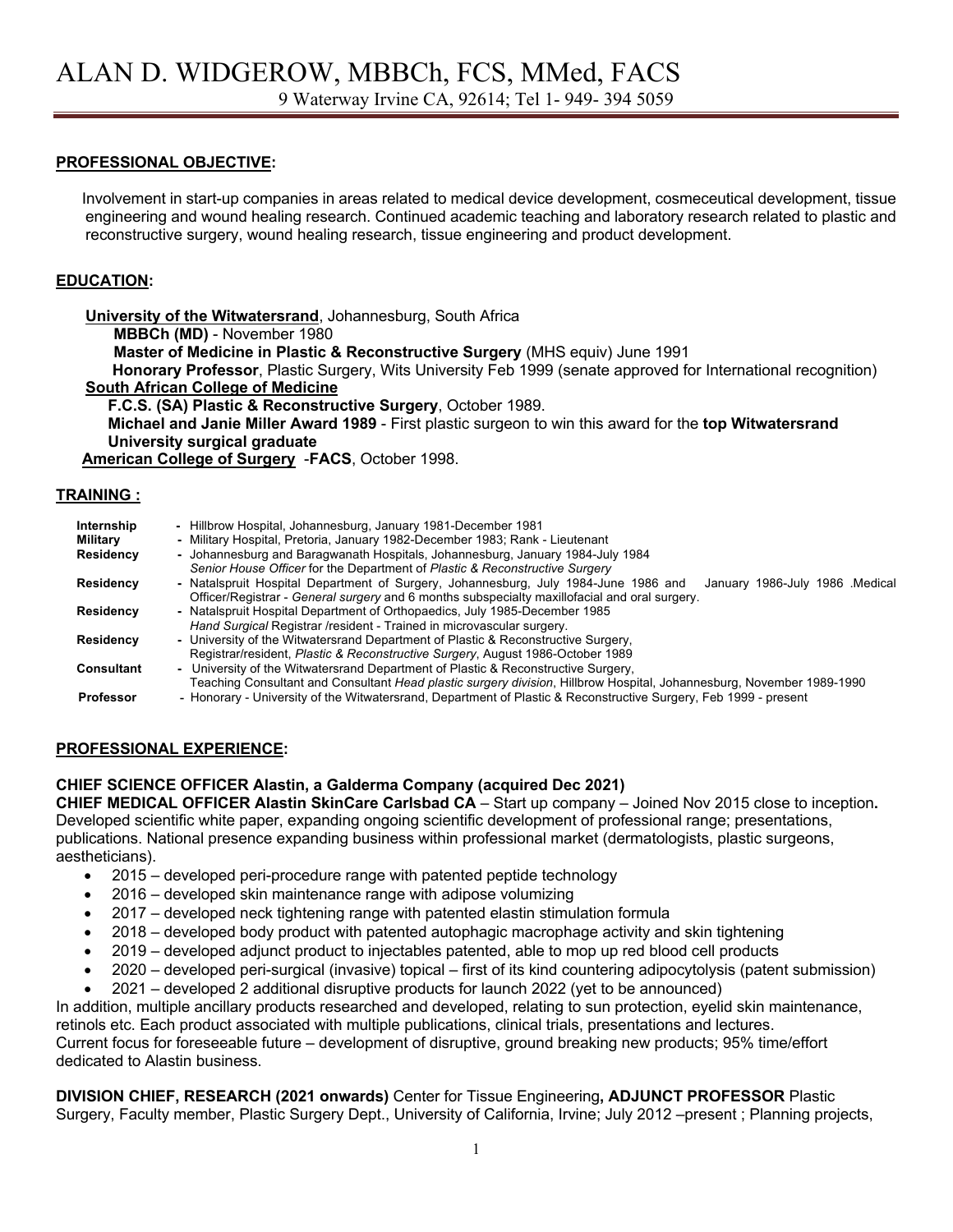9 Waterway Irvine CA, 92614; Tel 1- 949- 394 5059

protocols, funding, regulatory bodies, collaborations, directing fellows and student researcher teams (adipose derived stem cell research, fat grafting, burn wound inflammatory mediators). Overseeing and guiding multiple research teams.

**ADAR SCIENCE Inc**. Irvine CA, USA- **President and Founder** established Dec 2009 – company dedicated to medical device innovations and research

#### **PAST**

STEM CELL HARVEST CULTURE Course – Stem Cell Research Center, UCI – Dec 2012

**PRIVATE PRACTICE**, 20yrs Linksfield Clinic,Johannesburg - Plastic Surgery/Cosmetic Surgery- up to Dec09

**CEO and founder** – **Advanced Wound Care Services** – 13 Wound Clinics – 2000-2012.

**FOUNDER / DIRECTOR / PARTNER** – ALPHAPLAST (SA), BIOCEUTICALS (SA), ADAR SCIENCE (USA) Developed and produced a successful line of skin maintenance products. Conducts and oversees research and development process, clinical trials, ongoing new developments in cosmeceuticals and medical devices.

**DEVELOPER**, trialed and produced anti SCAR PRODUCTS – Alpha Centella; **ScarScience** (Successfully selling in South African market). Introduced to US market – SkinMedica/Allergan Q1 2012 (**Scar Recovery Gel**, successfully selling US market)

**DEVELOPER** with Southern Medical SA of 'bioflammacide' wound healing gel – **Flavonix** (currently selling SA);

**DEVELOPER** involved in multiple other wound healing device developments **– DermApprox; MATCH**; **Lavage Drain; CryoFinesse – aided in cryoablation aesthetic technology development (US); Tensile Scar Sheet - burn scar control product (Burnshield Advance – launching South Africa Q3 2018)**

**DEVELOPER** original science anti-aging cosmetic range **– LeafScience/African peel**

**DEVELOPER** medical devices – **nasal comfort cannula – ComfiFlow and IV patch dressing ComfiPlast**

**CONSULTANT** to medical device and wound care companies – Smith &Nephew (involved in nanocrystalline technology and background research related to nanocrystalline silver, NPWT etc): Southern Medical; Omnimed; LITHA Healthcare; Sirius Scientific; CryoMedix; SkinMedica, Allergan

**Good clinical practice course in clinical research** - completed 2005; updated march 2008; mutiple courses completed uci/ular/citi 2012, 2013,2014, 2015, 2016,2017,2018,2019

**Medical advisor** (plastic surgery) - medscheme group, johannesburg 2000-2009

**Professor –honorary**, university of the witwatersrand, johannesburg (sept1999 on)

**Scientific advisory board** - longevity magazine, johannesburg

**Author bimonthly column** – medical chronicle, johannesburg (jan 1998 until jan 2001)

**Author monthly wound care course** (doctors) – medical chronicle – 2002 + 2003

**Editorial board** – the specialist forum – from 2002

**EDITOR-in-CHIEF** – Wound Healing Southern Africa –peer reviewed scientific journal - 2008 to Dec 2015.

#### **REVIEWER** – **current reviewer** for the following Journals:

- 1. Aesthetic Plastic Surgery(US)
- 2. Burns
- 3. International Wound Journal
- 4.Journal of Ethnopharmacology
- 5. Diabetologia
- 6. Modern Plastic Surgery
- 7. Plastic Surgery International 8. European Journal of Pain
- 9. Wound Repair Regeneration
- 10.Journal of Plastic & Hand Surgery
- 11. Neural Regeneration Research
- 12. Molecular Biotechnology
- 13.Journal of Diabetes and Metabolism;
- 14. Nanomedicine
- 15. Annals Biomed Engineering
- 16. Journal of Diabetes Research
- 17. Dermatology and Therapy
- 18. Journal of Stem Cell Research & Therapy.
- 19. South African Journal of Surgery
- 20. Science Advances
- 21. Evidence-Based Complementary and Alternative Medicine.
- 22. International Journal of Molecular Science
- 23. Acta Biomaterialia
- 24. Journal of the American Podiatric Medical Association
- 25. Stem Cell Reviews and Reports
- 26. Journal of Diabetes and its Complications
- 27. Current Stem Cell Research & Ther

#### **REVIEWER** – **current reviewer** for the following Insititutions

**American association for the advancement of science** – review of grant applications (Research Competitiveness Program -The program provides expert peer review and guidance to academia, industry, foundations, and government agencies engaged in scientific research, development and innovation in the US and around the world) (2016 – 5 grant applications from Yale U + U of Connecticut);

2021 – **NIH** Grant Reviewer

2020 – Reviewer of grant application -**The Marsden Fund** invests in investigator-initiated research aimed at generating new knowledge, with long-term benefit to New Zealand.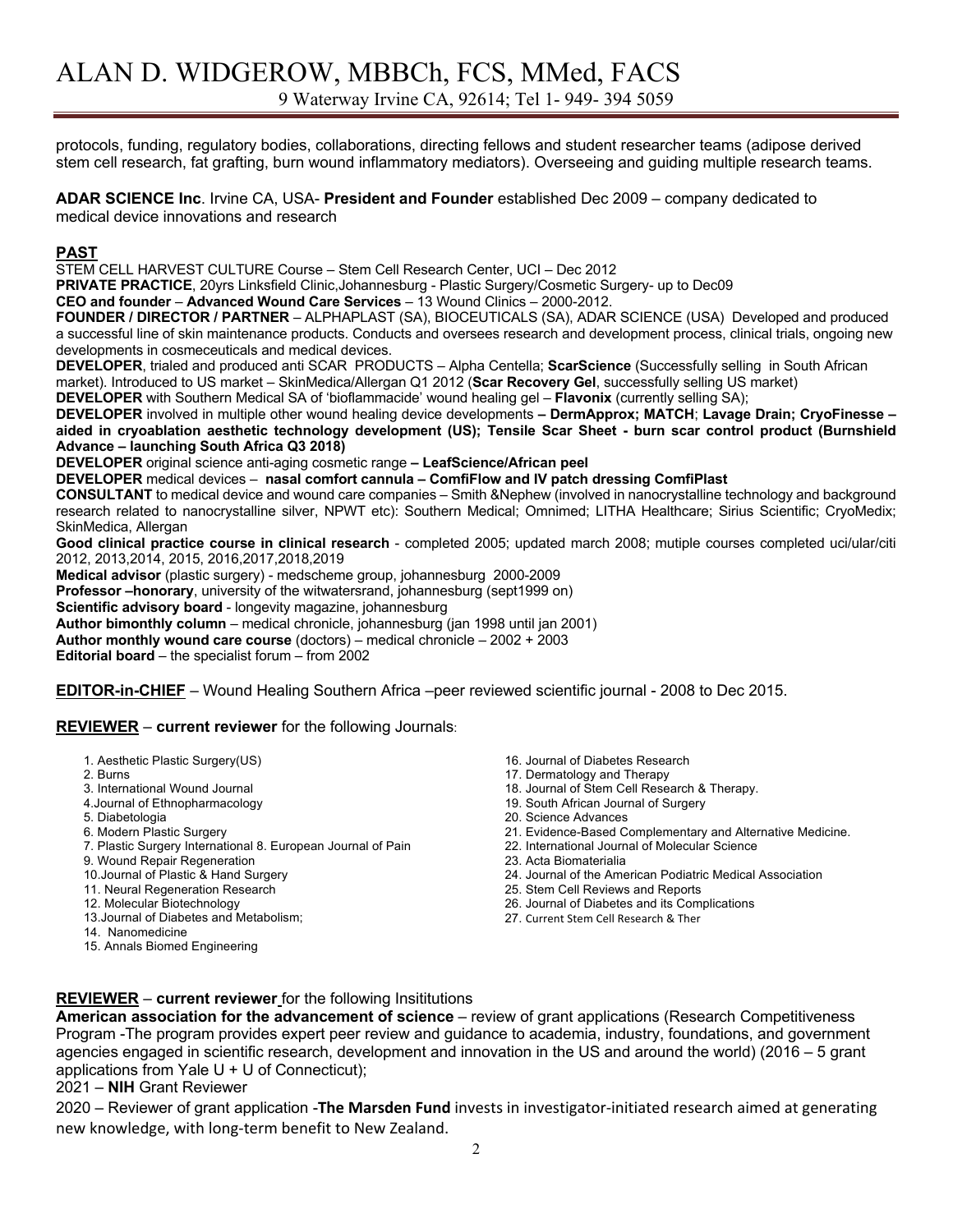Council Grant Reviewer United Kingdom; 2019 – **Dutch Burn Association Grants** 2017 –**Harvard Catalyst** |The Harvard

**EXAMINER** (Past – up to 2009) **College of Medicine** -Plastic Surgery Fellows degree (FCS), **Medical University of South Africa** – Masters degree in Plastic Surgery, **University of Pretoria** – Masters degree in Plastic Surgery, **University of Cape Town** – Masters degree in Plastic Surgery; **Clinical and Translational Science Center** – review project proposal

#### **PROFESSIONAL AFFILIATIONS, RECOGNITION & AWARDS:**

- Nominated member **Dept of Plastic Surgery Leadership Council Diversity Committee, 2020 on**
- **Winner - Distinguished Faculty Mentor Award 2018**  Institute for Clinical and Translational Science, UCI
- **Mentor for Design Team winner** annual biomedical engineering device design UCI Innovations competition, Bubtech, micronanobubble project, **June 2018 - \$15000**
- Professor Plastic Surgery, Director Laboratory for Tissue Engineering, Plastic Surgery Dept., University of California, Irvine; July 2012 - present
- **Association of Plastic & Reconstructive Surgeons of Southern Africa**: **- President** 1996-1998, **Secretary** 1994-1996, Executive Committee Member 1992 - 2000
- Honorary/Emeritus **Professor** University Witwatersrand, Plastic Surgery Feb 1999 present
- Nominated for *Investec Bank award for a Considerable Contribution in a Career / Profession 2010*
- Nominated to Scientific Board for Africa, World Society of Aesthetic Surgery, May 1998
- European Tissue Repair Society 2007-2010
- Wound Healing Society (US) 2011 on
- Exco member Wound Healing Assoc of South Africa (WHASA) 2004-2010
- Elected to the Faculty of Plastic and Reconstructive Surgery of the College of Medicine of South Africa, 1998 – 2001: 2005 - 2008
- New York Academy of Sciences (1996)
- Listed in *Who's Who in The World*, 1997on & *Who's Who in Medicine & Healthcare*, 1996on
- Nominated as convener and examiner for the final examination F.C.S. (SA) Plastic & Reconstructive Surgery Part II for the College of Medicine of South Africa, May 1996-2009 and for the University of Pretoria Masters MMed degree in Plastic and Reconstructive Surgery, May 1999 – 2009.
- Winner **publication of the year** APRSSA (Plastic Surgery Association) 2004
- Winner **publication of the year** APRSSA (Plastic Surgery Association) 2003
- Winner **publication of the year** APRSSA (Plastic Surgery Association) 2001
- Winner **publication of the year** APRSSA (Plastic Surgery Association) 2000
- Nominated for Phillip Tobias & Convocation **Distinguished Teachers Award** judged by Dean's selection committee for the University of the Witwatersrand, 1999.
- Winner **publication of the year** APRSSA (Plastic Surgery Association), 1997
- **Michael and Janie Miller Award 1989** First plastic surgeon to win this award for the **top Witwatersrand University surgical graduate** based on exam scores and overall resident curriculum (inclusive of general surgery, orthopedics, otolaryngology, plastic surgery, ophthalmology, urology).
- Plastic Surgery Resident Representative 1988 & 1989, University of the Witwatersrand • Awarded
- **U.S. Green Card** Status, 1995, in the Category of "Exceptional Academic Merit.

### **PUBLICATIONS**

- 1. **Widgerow AD**, Edinburg M, Biddulph S. An Analysis of proximal phalangeal fractures. *Journal of Hand Surgery (Am)* 12 A, 134,January 1987.
- 2. Edinburg M, **Widgerow AD**, Biddulph S. Early post-operative mobilization of flexor tendon injuries using a modification of the Kleinert Technique. American Journal of Hand Surgery, 12A, 34 January 1987 (second author). Also appears in the *Year Book of Plastic Surgery* 1988.
- *3.* **Widgerow AD**, Murray J. Fibrosarcoma of the Hand. *S.A. Journal of Surgery*, 26,118, Sept 1988
- *4.* **Widgerow AD.** Iatrogenic instrumentation-induced plastic surgical referrals. *Plastic & Reconstructive Surgery*, 82, 1083, Dec 1988.
- *5.* **Widgerow AD.** Shaving and dermabrasion of the facial lesions in tuberous sclerosis. *S.A. Medical Journal*, 76, 169, August 1989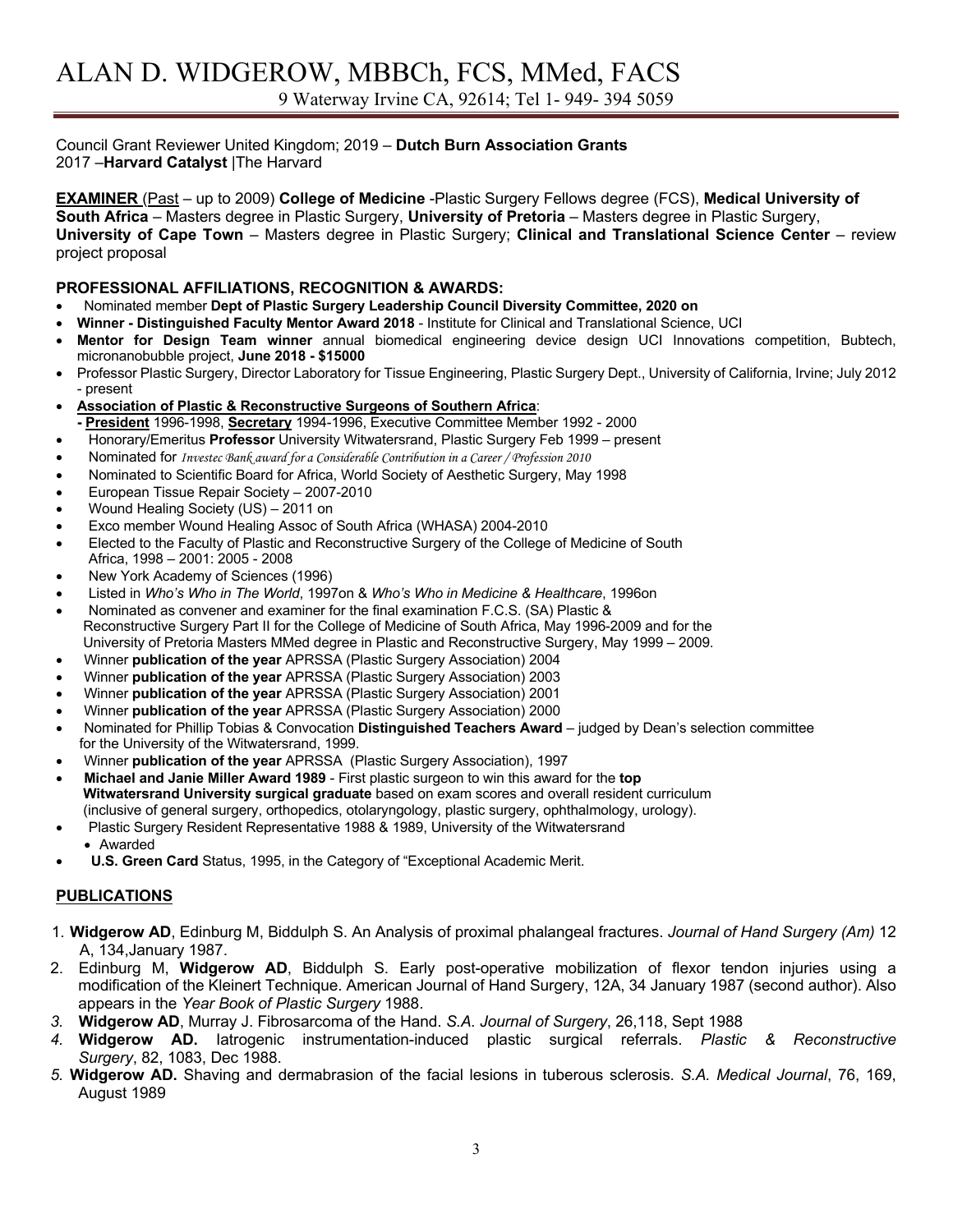- 6. **Widgerow AD,** Ford TD Prevention of deformity in the neglected burn. *Trauma and Emergency Medicine*, 6, 13, Feb.1989
- 7. **Widgerow AD**. Full house/ spaghetti wrist injuries —analysis of results. *S.A. Journal of Surg*, 28,6, March 1990.
- 8. **Widgerow AD**. Klippel Feil Anomaly, Cleft palate and Bifid Tongue. *Annals of Plast Surg*, 25, 216, April 1990.
- 9. Ford T, **Widgerow AD.** Umbilical keloid—an early start. *Annals of Plast Surg*, 25, 214, April 1990.
- 10. **Widgerow AD,** Ford TD, Botha M. Burn Contracture preventing Uterine Expansion. *Annals of Plast Surg,* 27, 269, Sept 1991.
- 11. **Widgerow AD**. Keloids and hypertrophic scars. *Diseases of the Skin*, 6, 39, May 1992
- 12. Chait LA, **Widgerow AD.** Horse bites of the ear. *Trauma and Emergency Medicine*, 637,July/August 1992.
- 13. **Widgerow AD**.**.** Abdominoplasty following colostomy. *Annals of Plast Surg*, 29, 454,Nov 1992.
- 14. **Widgerow AD,** Chait LA. Degloving injuries and flap viability assessment. *S.A. Medical Journal*, 83, 97, February 1993.
- 15. **Widgerow AD.** Plastic Surgery- more than just a nip and tuck –OPINION. *S.A. Medical Journal,* 84,7, Jan 1994.
- 16. **Widgerow AD,** Ritz M, Song C. Load cycling closure of fasciotomies following puff adder bites. *Eur Journal of Plastic Surgery*, 17,40, 1994.
- 17. **Widgerow AD,** Brink AJ, Koornhof HJ. Atypical *Mycobacterium* and breast surgery. A*nnals of Plast Surg.35, 205,*  August 1995.
- 18. **Widgerow AD.** Cosmetic surgery—the quest for zero defect. Review *Diseases of the Skin*, 11,33, Oct 1996.
- 19. Reyneke JP, **Widgerow AD** Nasomaxillary osteotomy for the correction of Binder's Syndrome (nasomaxillary dysplasia) *Int Journal of Adult Orthognathic Surgery*, 11,117, 1996.
- 20. **Widgerow AD,** Sacks L, Greenberg D, Becker PJ. Intergroup comparisons of carpal tunnel dimensions. *Journal of Hand Surgery* (Am), 21A, 357, May 1996.
- 21. **Widgerow AD,** Song C, Ritz M, Potgieter E. Wound modulation via sclerotherapy and tissue adhesion observation and discussion. *S. A. Journal of Surg 35, 88, May 1997.*
- 22. **Widgerow AD.** Blepharoplasty lateral internal suspension suture: Bliss technique. *Aesthetic Plast Surg*  22,130, 1998.
- 23. **Widgerow AD** and Chait L. Aesthetic Perspectives Regarding Physically and Mentally Challenged Patients. *Plast & Reconstr Surg*. Vol 105, No 6, 2251, May 2000
- 24. Chait L and **Widgerow AD**. In Search of the Ideal Nose. *Plast & Reconstr Surg*. Vol 105, No 7, June 2000.
- 25. **Widgerow AD** and Braun S .Post-laser Hypersensitivity and the Atopic patient. *Plast & Reconstr Surg*. Vol 106, No 1, 155, July 2000.
- 26. **Widgerow AD,** LA Chait, R Stahls and P Stahls. New Innovations in Scar Management. . *Aesthetic Plast Surg* 24; 227-234, 2000
- 27. **Widgerow AD,** C Ladas, Anatomical Attachments to the proximal phalanx a case for fracture stability? *Scand J Plast Reconstr & Hand Surg* 35;85-90,2001
- 28. **Widgerow AD** Revision Otoplasty: The Contracted Antihelical Fold. *Plast & Reconstr Surg*. Vol 110, No 3, 827, September 2002.
- 29. **Widgerow AD.** Upper Blepharoplasty with lateral segmental orbicularis excision. *Annals Plast Surg.* Vol 50, No 5,471, May 2003
- 30. **Widgerow AD,** Jackson L: Irritable Bowel Syndrome and Abdominoplasty. *Plast & Reconstr Surg*. Vol 113, No 3, 1050, March 2004.
- 31. **Widgerow AD,** First Signals Editorial; *Plast & Reconstr Surg*. Vol 113, No 7, 2206, June 2004.
- 32. **Widgerow AD,** Breast reduction with inferior pedicle fascial suspension Aesth Plast Surg Nov/Dec 2005
- 33. **Widgerow AD,** Management of Infection in Plastic Surgery The Specialist Forum, Vol 6 No2, 40, Feb 2006
- 34. Potgieter A, Candy G, Leong CV**, Widgerow A.**Topical Interferon-α2b and Keloid Treatment: A Place for Pretreatment? Plast Reconstr Surg 117(5); 1645-1646, 2006.
- 35. **Widgerow AD,** Murdoch M, Edwards G, Norval C Patient-Controlled Expansion: Applying a New Technique to Breast Reconstruction; *Aesth Plast Surg; 31, 299, 2007.*
- 36. **Widgerow AD,** Wittstock C, Candy G; Lavage drain extension for local anaesthetic instillation into abdominal wounds; SA Journal of Surgery Vol46,No 1 Feb 2008.
- 37. **Widgerow AD,** Chait LA, Stals P Multi-modality Scar Management Program; Poster Congress -World Union of Wound Healing Societies Toronto 2008
- 38. **Widgerow AD**, Wound Care in South Africa Defining the specialty and its reimbursement; Journal of Wound technology; 66, No4, April 2009.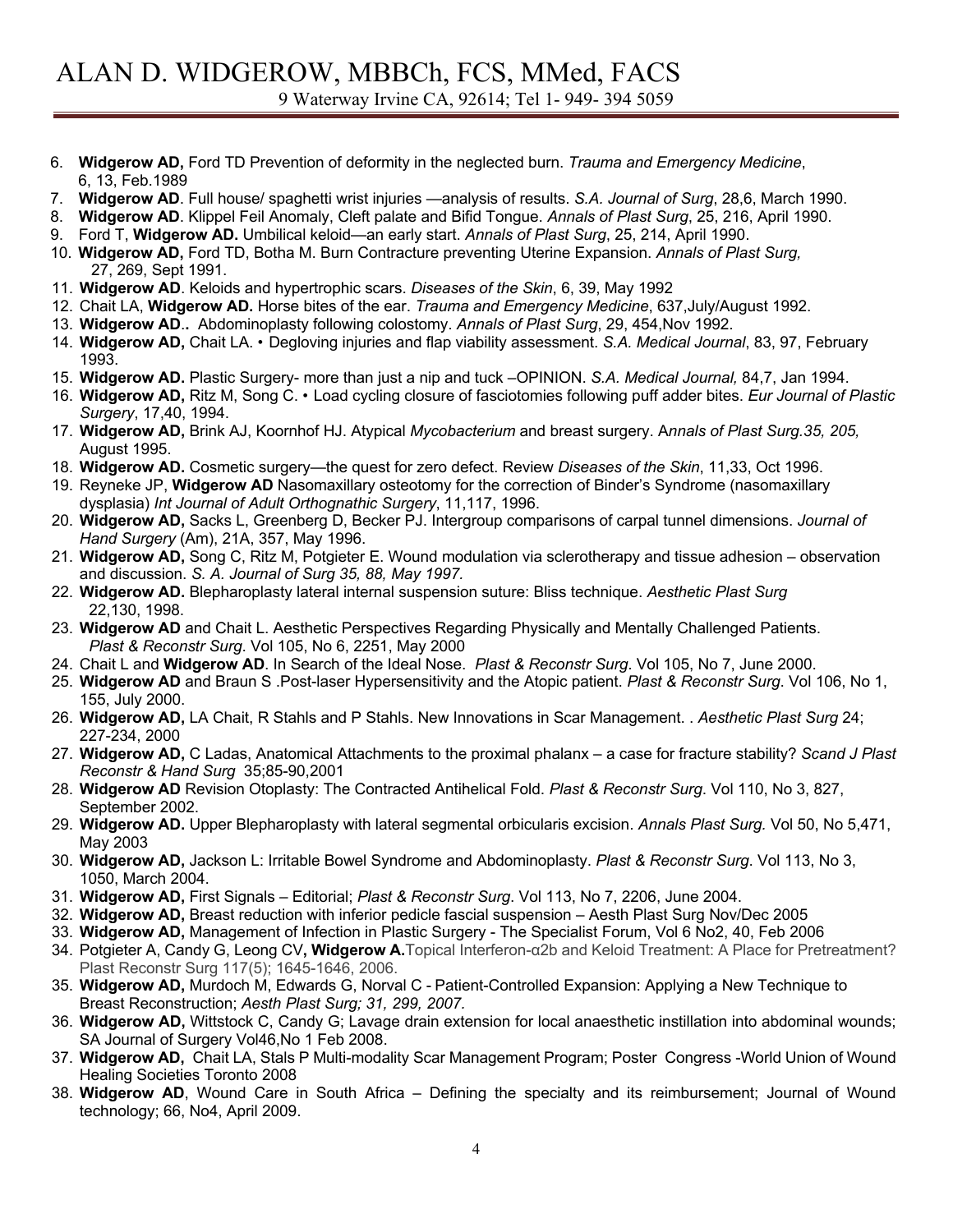- 39. **Widgerow AD**, Chait LAC; Stals R; Stals P; Candy G; Multimodality Scar management program Aesthetic Plastic Surgery; Vol 33; No 4; 533, 2009.
- 40. **Widgerow AD,** Nanocrystalline silver, gelatinases and the clinical implications, Burns 36, 7, Pages 965-974 November 2010
- 41. **Widgerow AD,** Cellular/extracellular matrix cross talk in scar evolution and control Wound Rep Reg. 19; 117–133, 2011.
- 42. Roberts C, Ivins I, **Widgerow AD,** ACTICOAT™ AND ALLEVYN™ made easy, Wounds International, 2011, 2,2, S7- S12
- 43. **Widgerow AD,** Scar management the principles and their practical applications WCET Journal 31; 1 ; 18-21; 2011.
- 44. **Widgerow AD,** Chronic wound exudate thinking outside the box Wound Repair Reg 19; 287-291; 2011
- 45. **Widgerow AD** and Grekin S; Effecting Skin renewal a multi-faceted approach Journal of Cosmetic Dermatology; 10, 2, 126-130. June 2011.
- 46. **Widgerow AD**, Current concepts in scar evolution and control Aesthetic Plastic Surgery: Volume 35, Issue 4 (2011), Page 628-635.
- 47. **Widgerow AD,** Toxic Epidermal Necrolysis management issues and treatment options; Int J Burn Trauma 2011;1(1):42-50.
- 48. **Widgerow AD,** Scar management practice and science a comprehensive approach to controlling scar tissue and avoiding hypertrophic scarring– Advances in Skin and Wound Care (US) – 2011; 24;12; 555-521.
- 49. Leak K**, Widgerow AD,** Johnson S**,** Pilonidal sinus (Jeep's disease): an improved model of care, Wounds UK, 2011, Vol 7, No 2. 72-77.
- 50. **Widgerow AD,** Cellular resolution of inflammation Catabasis; Wound Repair & Regen;2012; 20;1;2-77.
- 51. **Widgerow AD**, Deconstructing the 'stalled wound' Wounds 2012; 24 93): 58-66.
- 52. **Widgerow AD,** Kalaria S; Pain mediators and wound healing establishing the connection Burns 38 (2012), pp. 951-959.
- 53. **Widgerow AD,** Bioengineered matrices Part 1: Attaining structural success in biologic skin substitutes Ann Plast Surg. 2012 Jun;68(6):568-73.
- 54. **Widgerow AD** Bioengineered matrices Part 2: Focal adhesion, integrins and the fibroblast effect critical factors affecting the healing matrix and impacting on bioengineered matrix design Ann Plast Surg. 2012 Jun;68(6):568-73.
- 55. **Widgerow AD**. Chronic wounds is cellular 'reception' at fault? Examining integrins and intracellular signalling. Int Wound J 2013; 10:185–192.
- 56. **Widgerow AD**, Bachman M, Klopfer M, Zaldivan F, Bernal N, Ferreira TS, Afzel H, Awad A, Evans GRD. Signaling Profile of Thermal Trauma (SPoTT): Exudate Analysis in Acute Burn Patients. ICTS Poster Presentation. The University of California, Irvine. Irvine California, June 3, 2013.
- 57. Salibian A, **Widgerow AD**, M Abrouk and Evans RD. Stem cells in plastic surgery: a review of current clinical and translational applications. Archives in Plastic Surgery, Vol. 40 / No. 6 / November 2013.
- 58. **Widgerow AD**, Salibian A, Lalezari S, Ferreira T and Evans G. Neuromodulatory nerve regeneration adipose tissuederived stem cells and neurotrophic mediation in peripheral nerve regeneration; Journal of Neuroscience Research Volume 91, Issue 12, pages 1517–1524, December 2013
- 59. **Widgerow AD**, New Advances in Widespread Burn/Scar Management; Expert Reviews in Dermatology 2013 Expert Review of Dermatology, December 2013, Vol. 8, No. 6 , Pages 589-592.
- 60. **Widgerow AD.** Ischemia Reperfusion Injury Influencing the microcirculatory and cellular environment Ann Plast Surg. 72;2; 253-261, Feb 2014.
- 61. **Widgerow AD.** Bioengineered skin substitute considerations in the Diabetic Foot Ulcer Ann Plast Surg. Aug;73(2):239-44, 2014
- 62. **Widgerow AD,** Salibian A, Kohan E, Ferrira T, Afzel A, Tham T and Evans G. Strategic Sequences in Adipose Derived Stem Cell Nerve Regeneration; Microsurgery 34:324–330, 2014.
- 63. Banyard DA, Ferreira TS, **Widgerow AD** and Evans GRD; Poster: Primed to Perform: Adipose-Derived Stem Cell Proliferation and Secretome Function in Neuronal-Conditioned Media, Poster AAPS meeting Miami 2014
- 64. Banyard DA, Tocco Tussardi I, **Widgerow AD**, Evans GRD: Burn Wound Exudate: Depth of Burn Predicts Cellular Recruitment ; Poster American Burns association April 2014.
- 65. Tocco- Tussardi I, **Widgerow AD,** Lalezari S, Banyard D, Shaterian A, Evans RD Lipotransfer: The Potential from bench to bedside; Annals of plastic surgery 2014; 72(5):599-609.
- 66. Thomas S, **Widgerow AD**, Lakey J, Banyard D, Salibian A, Evans GRD; Adipose derived stem cells and diabetic wound healing – a promising therapeutic modality – CellR4 2014; 2 (6): e1309
- 67. Banyard D, Salibian A, , **Widgerow AD,** Evans RGD; Implications for Human Adipose-Derived Stem Cells in Plastic Surgery – J. Cell. Mol. Med. Vol 19, No 1, 2015 pp. 21-30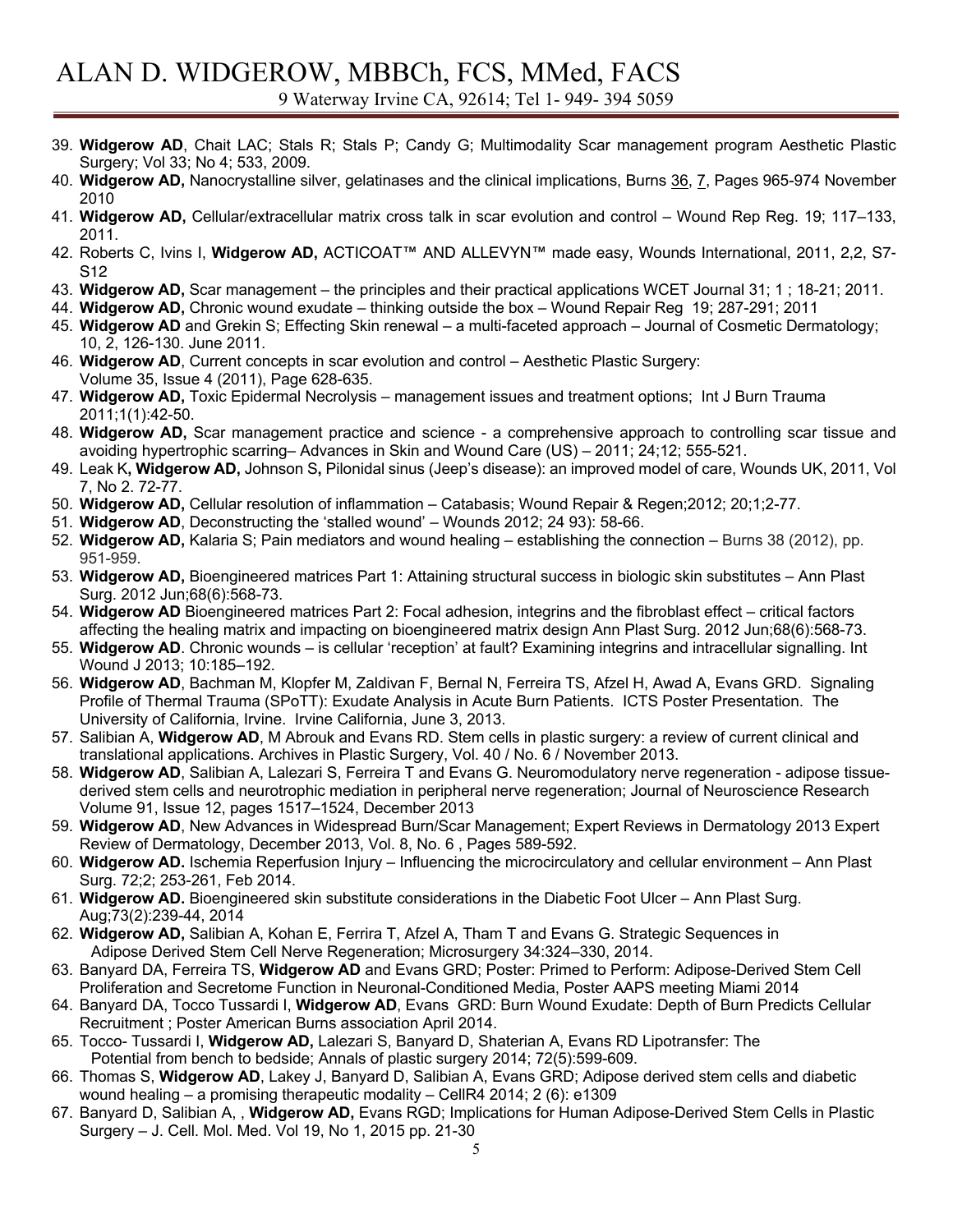- 68. **Widgerow AD,** Tocco-Tussardi I**,** King K, Banyard D, Chiang R, Awad, A, Malkumyan S, Bhatnager S,
- Afzel H, Evans RD. The Burn Wound Exudate an under-utilized resource, Burns 41 (2015), pp. 11-17.
- 69. Guo J, **Widgerow AD,** Banyard D, Toranto J, Wirth GA, Paydar K, Tocco Tussardi I, Evans GRD. Strategic Sequences in Fat Graft survival, Annals of Plastic Surgery • Volume 74, Number 3, March 2015.
- 70. Klopfer M, Campos K, Widgerow AD, and Bachman M. Microbubble Technology for Wound Care and Health Applications. Poster Center for Advanced Design and Manufacturing of Integrated Microfluidics (CADMIM) 2015.
- 71. Banyard DA, Martin J, **Widgerow AD**, Evans GRD. Regenerative Biomaterials: A Review; Plast Reconstr Surg 135; 6; 1740–1748, 2015.
- 72. Dalal S, **Widgerow AD** and Evans RD. The plantar fat pad and the diabetic foot ulcer. Int Wound J Dec2015; 12: 636– 640
- 73. Nguyen A, Guo J, Fadavi D, Banyard D, Toranto J, Wirth G, Paydar K, Evans G and **Widgerow AD** ,Stromal Vascular Fraction - a regenerative reality? Part 1 - Currents Concepts and review of the literature. JPRAS 2016; 69; 170-179
- 74. Guo J, Nguyen A, Fadavi D, Banyard D, Toranto J, Wirth G, Paydar K, Evans G and **Widgerow AD** Stromal Vascular Fraction - a regenerative reality? Part 2 - Mechanisms of regenerative action- JPRAS 2016; 69; 180-188
- 75. Banyard DA, Adnani BO, Melkumyan S, Araniego CA and **Widgerow** AD. Endothelial Progenitor Cells and Burn Injury – Exploring the Relationship, Burns& Trauma 2016, 4:4:2-7
- 76. Klopfer M, Banyard D, Li G-P, **Widgerow AD**, and Bachman M. A fluid collection system for dermal wounds in clinical investigations. Biomicrofluidics 10 , 024113 (2016); doi: 10.1063/1.4943133
- 77. Banyard DA, Borad V, Amezcua E, Wirth GA, Evans GRD and **Widgerow AD** Preparation, Characterization, and Clinical Implications of Human Decellularized Adipose Tissue Extracellular Matrix (hDAM): A Comprehensive Review. Aesthetic Surgery Journal 2016, Vol 36(3) 349–357
- 78. **Widgerow, A**., Fabi, S., Palestine, R., Rivkin, A., Ortiz, A., Bucay, V., . . . Chasan, P. (2016). Extracellular Matrix Modulation: Optimizing Skin Care and Rejuvenation Procedures. *Journal of Drugs in Dermatology, 15 (Suppl4)*, s63 s71.
- 79. Chiang RS, Borovikova AA, King K, Banyard D, Lalezari S, Toranto JD, Paydar KZ, Wirth GA and Evans GRD, **Widgerow** AD. Current concepts Related to Hypertrophic Scarring in Burn Injuries, Wound Rep Reg (2016) 24 466– 477
- 80. Banyard, DA, Sarantopoulos CN, Borovikova A, Qiu, X, Wirth, GA, Paydar, KZ, Haun JB and Evans GRD, **Widgerow AD**. Phenotypic Analysis of Stromal Vascular Fraction After Mechanical Shear Reveals Stress-induced Progenitor Populations, Accepted Plast & Reconstr Surg 138; 237e Aug 2016
- 81. Salibian, A. A., Rosario, A. T., Severo, L. A., Nguyen, L., Banyard, D. A., Toranto, J. D and **Widgerow, A. D**. Current concepts on burn wound conversion-A review of recent advances in understanding the secondary progressions of burns. *Burns*. (2016) 42; 1025-1035
- 82. Lalezari S, Lee C, Borovikova AA, Banyard DA, Paydar K, Wirth GA and **Widgerow AD**. Deconstructing Negative Pressure Wound Therapy, Int Wound J 2017, Aug;14(4):649-657
- 83. Maksim V. Plikus, Christian F. Guerrero-Juarez, Mayumi Ito, Yun Rose Li, Priya H. Dedhia, Ying Zheng, Mengle Shao, Denise L. Gay, Raul Ramos, Tsai-Ching His, Ji Won Oh, Xiaojie Wang, Amanda Ramirez, Sara E. Konopelski, Arijh Elzein, Anne Wang, Rarinthip June Supapannachart, Hye-Lim Lee, Chae Ho Lim, Arben Nace, Amy Guo, Elsa Treffeisen, Thomas Andl, Ricardo N. Ramirez, Rabi Murad, Stefan Offermanns, Daniel Metzger, Pierre Chambon, **Alan D. Widgerow**, Tai-Lan Tuan, Ali Mortazavi, Rana K. Gupta, Bruce A. Hamilton, Sarah E. Millar, Patrick Seale, Warren S. Pear, Mitchell A. Lazar, George Cotsarelis. Regeneration of fat cells from myofibroblasts during wound healing. *Science* 17 Feb 2017:Vol. 355, Issue 6326, pp. 748-752
- 84. Calame A and **Widgerow AD**, Histological Changes Associated with Extracellular Matrix-RemodelingTopical Therapy. Dermatol Case Rep 2, 126, 2017
- 85. Sarantopoulos CN, Banyard DA, Ziegler ME, Sun B, Shaterian A and **Widgerow, AD**. Elucidating the Preadipocyte and its Role in Adipocyte Formation: A Comprehensive Review, Stem Cell Reviews and reports Stem Cell Rev and Rep 2018; 14:27–42
- 86. Sayadi LR, Banyard DA, Ziegler ME, Obagi Z, Prussak J, Klopfer M, Evans GRD and **Widgerow AD**. Topical Oxygen Therapy & Micro/nanobubbles: A New Modality for Tissue Oxygen Delivery; Int Wound J. 2018;15:363–374.
- 87. Borovikova AA, Ziegler M, Banyard DA, Wirth GA, Paydar KZ, Evans GRD and **Widgerow AD**, Adipose-derived tissue in the treatment of dermal fibrosis: antifibrotic effects of adipose-derived stem cells. Annals of Plastic Surgery, Volume 80, Number 3, March 2018
- 88. Lohrasb R. Sayadi, MD; Zaidal Obagi, MS; Derek A. Banyard, MD, MBA; Mary E. Ziegler, PhD; Jordyne Prussak; Luke Tomlinson; Gregory R.D. Evans, MD, FACS; and **Alan D. Widgerow**, Platelet-Rich Plasma, Adipose Tissue, and Scar Modulation. *Aesthetic Surgery Journal*, Volume 38, Issue 12, December 2018, Pages 1351–1362,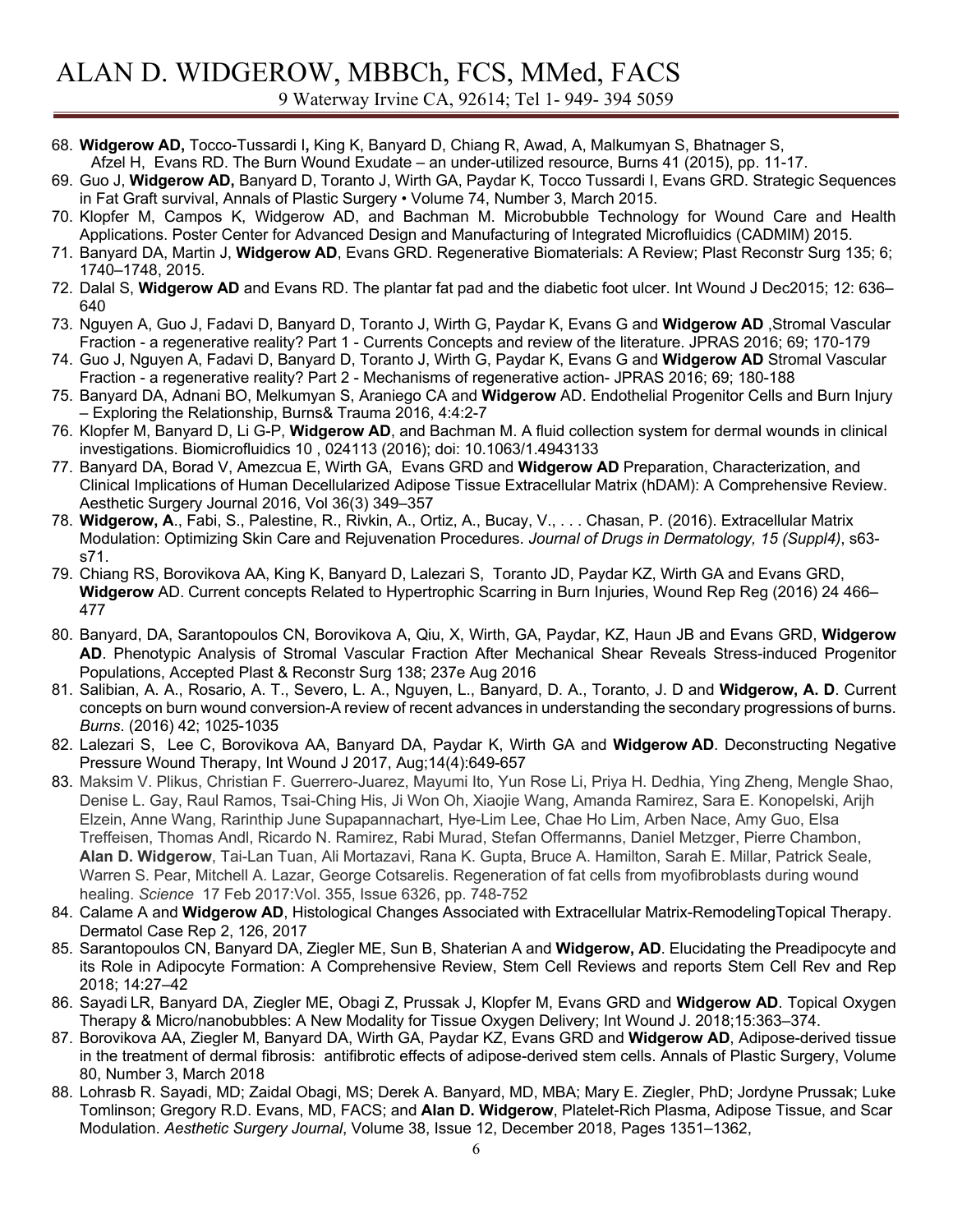- *89.* Lohrasb R Sayadi, Mustafa Chopan, Kevin Maguire, Derek A Banyard, Zachary Ehret, Gregory R D Evans, and **Alan D Widgerow**. A Novel Innovation for Surgical Flap Markings Using Projected Stencils. *Plast Reconstr Surg 2018 09;142(3):827-830*
- 90. **Widgerow, AD**, Jiang, LI, Calame, A. A single-center clinical trial to evaluate the efficacy of a tripeptide/hexapeptide antiaging regimen. J Cosmet Dermatol. J Cosmetic Dermatology 2019 Feb;18(1):176-182
- *91.* Fijany A, Sayadi LR, Khoshab N, Banyard, DA, Shaterian, A, Alexander M, Lakey, JRT, Paydar, KZ,Evans, GRD and **Widgerow, Alan D**. Mesenchymal stem cell dysfunction in diabetes. *Mol Biol Rep. 2019 Feb;46(1):1459-1475*
- *92.* Lohrasb R Sayadi, Alexandra Naides, Maddie Eng, Arman Fijany, Mustafa Chopan, Jamasb J Sayadi, Ashkaun Shaterian, Derek A Banyard, Gregory R D Evans and **Alan D Widgerow**. The New Frontier: A Review of Augmented Reality and Virtual Reality in Plastic Surgery.; Aesthet Surg J 2019 Aug;39(9):1007-1016
- 93. **Widgerow AD,** Moradi A, PoehlerJ, A double blind randomized controlled trial evaluating the efficacy and tolerability of a topical body treatment in combination with cryolipolysis procedures. J of Drugs in Derm, 18,4, April 2019
- 94. **Widgerow AD,** Kilmer SL, Garutto JA, W G Stevens, Non-surgical fat reduction and topical modulation of adipose tissue physiology. J of Drugs in Derm, 18, 4, April 2019
- 95. **Widgerow AD**, Cohen SR, and Fagien S. Preoperative Skin Conditioning: Extracellular Matrix Clearance and Skin Bed Preparation,A New Paradigm, Aesth Surg J, 2019, Vol 39(S3) S103–S111
- 96. Wong DE, Banyard DA, Santos PJF, Sayadi LR, Evans RD and **Widgerow AD** Adipose-derived stem cell extracellular vesicles: a systematic review, JPRAS 72., 7, July 2019,1207-1218
- 97. Sayadi LR<sup>,</sup> Alexander M<sup>2</sup>, Sorensen AM<sup>1</sup>, Sarantopoulos N<sup>1</sup>, Lau H<sup>2</sup>, Klopfer M<sup>3</sup>, Ziegler ME<sup>1</sup>, Banyard DA<sup>1</sup>, Evans GRD1, Lakey JRT2, and **Widgerow AD1**. Micro/nanobubbles: Improving Pancreatic Islet Cell Survival for Transplantation Annals of Plastic Surgery • Volume 83, Number 5, November 2019
- 98. Sayadi LR, Alhunayan D, Sarantopoulos N, Kong C, Condamoor S, Sayadi J<sup>1</sup>, Banyard DA, Shaterian A, Leis A, Evans GRD, and **Widgerow AD.** The Molecular Pathogenesis of Dupuytren Disease: Review of the Literature and Suggested New Approaches to Treatment. Annals of Plastic Surgery • Volume 83, Number 5, November 2019
- 99. Ziegler ME, Sorensen AM, Evans GRD, and **Widgerow AD.** Understanding the Mechanism of In Vitro Chondrogenesis Using a Coculture System for Generating a Tissue-engineered Cartilage Construct. *Plast Reconstr Surg Glob Open*. 2019;7(8 Suppl ):133-133. Published 2019 Sep 10. doi:10.1097/01.GOX.0000584996.98383.36
- 100. **Widgerow AD,** A Practical Precaution Relevant to Facial Injections, JAMA Facial Plastic Surgery Published online October 24, 2019
- 101. Sayadi L, Rowland R, Banyard DA, Evans GA, Durkin AJ and ,Widgerow AD Micro/Nanobubbles: A Novel Modality for Burn Oxygenation and Healing Plast Reconstr Surg Glob Open 2019 Aug; 7(8 Suppl ): 128-128.Published online 2019 Sep 10. PMCID: PMC6750499
- 102. **Widgerow AD,** Garruto JA. Gene expression studies pertaining to extracellular matrix integrity and remodelling: Nuances and pitfalls of in vitro investigations. J of Drugs in Derm. 18;12; 1255-1258 Dec 2019.
- 103. **Widgerow AD,** Palm MD, Jacob C, Garrutto JA, Bell M. Developing a Topical Adjunct to Injectable Procedures J of Drugs Derm 19, 4, April 2020
- 104. Ziegler ME, Claytor B,Bell M, Casas L and **Widgerow AD.** Gene Expression Changes in the Skin of Patients Undergoing Medial Thigh Liposuction With Pre-Surgical and Post-Surgical Application of Topical Products. Aesth Surg J online ahead of print July 2020
- 105. Evans G and **Widgerow AD**. Stem cells and tissue engineering in plastic surgery: an update. Plast Aesthet Res 2020;7:28
- 106.Ziegler, Mary E.; Sorensen, Alexandria M.; Banyard, Derek A.; Evans, Gregory R. D..; **Widgerow, Alan D.** Improving In Vitro Cartilage Generation by Co-Culturing Adipose-Derived Stem Cells and Chondrocytes on an Allograft Adipose Matrix Framework, Plastic and Reconstructive Surgery: January 2021 - Volume 147 - Issue 1 - p 87-99
- 107. **Widgerow AD** and Napekoski K. New approaches to skin photodamage histology-Differentiating 'good' versus 'bad' Elastin. J Cosmet Dermatol. 2021;20:526–531.
- 108. Claytor B,, Casas L, Ziegler M, **Widgerow AD**. Bell B. Evaluating the Efficacy, Tolerability and Outcomes of Topical Tripeptide/ Hexapeptide Formulations Before and After Liposuction of the Medial Thighs, Aesthetic Surgery Journal Aesthetic Surgery Journal Open Forum 2021, 1–11
- 109. Casas LA, Bell M, , Claytor BV, Ziegler ME, **Widgerow AD**, An Analysis of Patient Reported Recovery Outcomes of Topical Tripeptide/Hexapeptide Formulations Utilized in a Prospective Randomized Double-Blind Split Neck and Body Study, *Aesthetic Surgery Journal Open Forum*, Aesthetic Surgery Journal Open Forum 2021, 1–9
- 110. Carruthers J, Bourne G, Bell M, **Widgerow A**. Prospective, Randomized, Comparative Study of the Cutaneous Effects of a Topical Body Treatment Compared to a Bland Moisturizer. Aesthet Surg J. 2021 Aug 13;41(9):NP1188-NP1198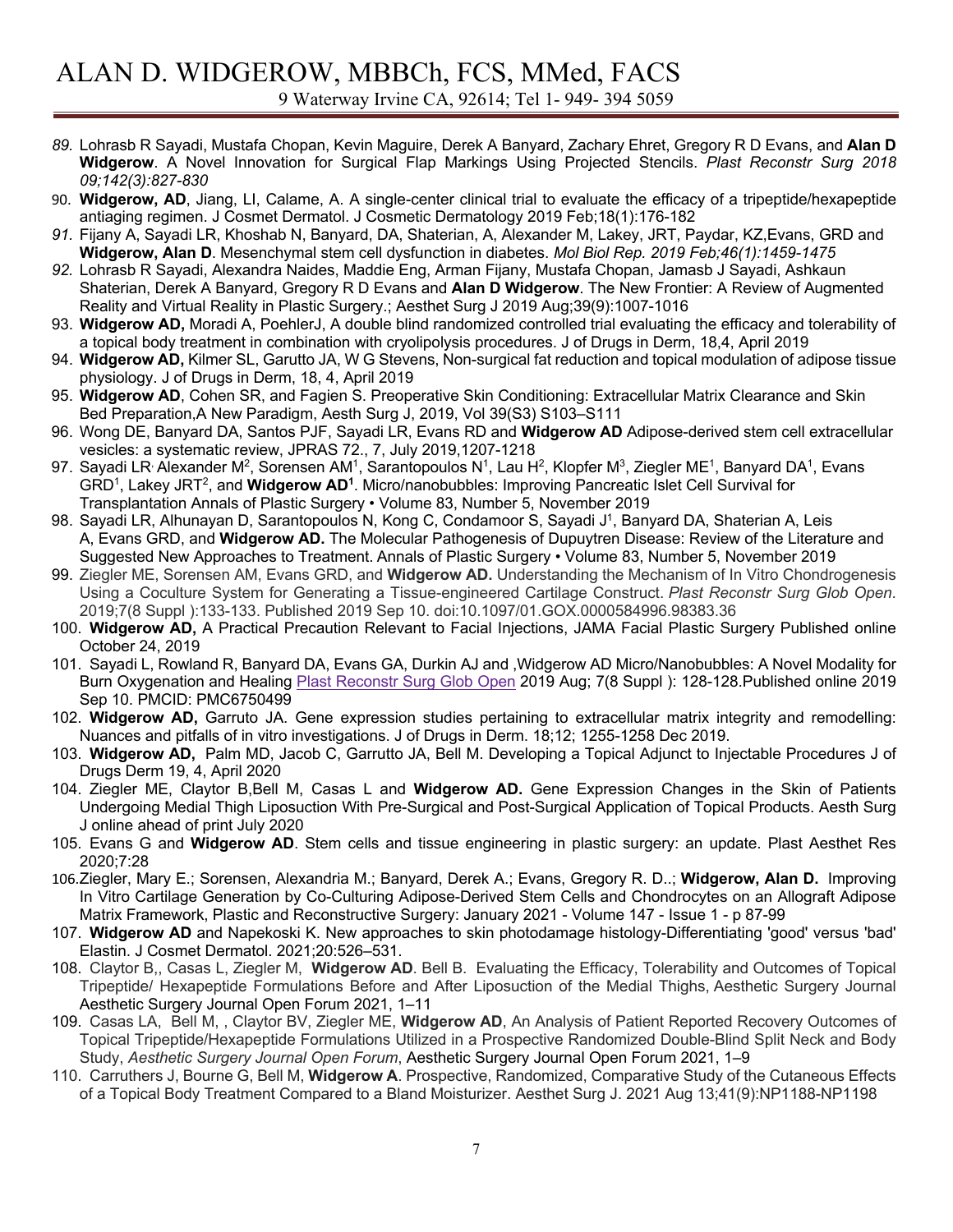# ALAN D. WIDGEROW, MBBCh, FCS, MMed, FACS 9 Waterway Irvine CA, 92614; Tel 1- 949- 394 5059

- 111. **Widgerow AD**, Ziegler, ME, Casas, LA. Topical Skin Treatment and Its Influence on Surgical Healing: Review of Literature and Underlying Physiology, **Aesthetic Surgery Journal Open Forum**, Volume 3, Issue 3, September 2021, ojab029, https://doi-org.eres.qnl.qa/10.1093/asjof/ojab029
- 112. Sayadi LR, Chopan M, Sayadi JJ, Samai A, Arora JS, Anand S, Evans G, **Widgerow AD**, Vyas R. Operating Room Stencil: A Novel Mobile Application for Surgical Planning. Plast Reconstr Surg Glob Open. 2021 Sep 17;9(9):e3807. doi: 10.1097/GOX.0000000000003807. PMID: 34549002; PMCID: PMC8448029.
- 113. Sayadi, L. R. , Rowland, R. , Naides, A. , Tomlinson, L. , Ponticorvo, A. , Durkin, A. J. & **Widgerow, A. D.** . A Quantitative Assessment of Wound Healing With Oxygenated Micro/Nanobubbles in a Preclinical Burn Model. *Annals of Plastic Surgery,Oct 2021- 87* (4), 421-426.
- 114. Ziegler, Mary E. Ph.D.; Sorensen, Alexandria M. B.S.; Banyard, Derek A. M.D., M.B.A., M.S.; Evans, Gregory R. D. M.D.; Widgerow, Alan D. M.B.B.Ch., M.Med. Reply: Improving In Vitro Cartilage Generation by Co-Culturing Adipose-Derived Stem Cells and Chondrocytes on an Allograft Adipose Matrix Framework, Plastic and Reconstructive Surgery: December 2021 - Volume 148 - Issue 6 - p 1063e-1064e doi: 10.1097/PRS.0000000000008551
- 115. Khan, N, Willette, D, Melkonian, J, Ziegler, M, and **Widgerow AD.** Patient-Reported Satisfaction After Autologous Auricular Reconstruction in Patients with Microtia:A Systematic Review. Facial Plastic Surgery and Aesthetic Med, 2022. DOI: 10.1089/fpsam.2021.0265

### *Wound Healing Southern Africa (Editor-in-chief 2008-2015):*

- 116. **Widgerow AD**, THE WHASA WHEEL Integrating multiple specialties in patient management with Wound Healing as the common basis. Wound Healing Southern Africa, Vol 1 No.1, May 2008.
- 117. **Widgerow AD**, Persistence of the Chronic Wound Implicating biofilm. Wound Healing Southern Africa, Vol 1 No.2, Oct 2008.
- 118. **Widgerow AD**, Deconstructing the Chronic Wound. Wound Healing Southern Africa, Vol 2 No.1, April 2009.
- 119. **Widgerow AD,** A new look at Venous ulceration; Wound Healing Southern Af Vol 2, 2. 1-4, 2009
- 120. **Widgerow AD,** Review: Scar management **–** marrying the practical with the science. Vol 3 No 1. Wound Healing Southern Africa, 2010
- 121. **Widgerow AD, Leak K,** Hypergranulation evolution, control and potential elimination; Wound Healing Southern Africa, 3, 2, 1-3, 2010.
- 122. **Widgerow AD** Wound fluid intervention: influencing wound healing from the outside; Wound Healing Southern Africa, Vol 4, No 1 (2011)
- 123. **Widgerow AD.** Stevens-Johnson syndrome and toxic epidermal necrolysis: topical treatment influencing systemic response; Wound Healing Southern Africa, Vol 4, No 1 (2011).
- 124. **Widgerow AD,** 'When healing stops' Wound Healing Southern Africa Vol 4; 2; 2011
- 125. **Widgerow AD** Bioengineering and the diabetic foot ulcer; Wound Healing SA Vol5; 2; 2012 64-67.
- 126. **Widgerow AD,** Hypertrophic burn scar evolution and management. Wound Healing SA; 6, 2.2013.
- 127. **Widgerow AD**, Tussardi IT; Banyard DA, King K, Chiang R,Wirth G,Evans GRD, Burn wound fluid: an important diagnostic source; Wound Healing SA, Vol 7, 1; 9-12, 2014
- 128. Chiang RS, King K, Banyard S, Lalezari S, Tocco Tussardi I, Toranto JD and **Widgerow AD**, Evans RD. An exploration of the relationship of fatty tissue, burn injury and scarring; Wound Healing Southern Africa 2014; 7(2):66- 69.

### **Medical Newspaper publications:**

- 129. **Widgerow AD.** Balanced perspective on silicone breast implants. *Medical Chronicle*, September 1993
- 130. **Widgerow AD.** Australia & South Africa–combined Plastic Surgical experiences, *Med Chron,*Jan 1998
- 131. **Widgerow AD.** In strong defense of silicone implants, *Medical Chronicle,* Feb 1998.
- 132. **Widgerow AD.** Vitality Medicine a sign of things to come? *Medical Chronicle,* March 1998.
- 133. **Widgerow AD.** Vitamin E and scars the giant marketing myth. *Medical Chronicle,* April1998.
- 134. **Widgerow AD.** Breast reduction the weight of the matter. *Medical Chronicle,* May1998.
- 135. **Widgerow AD.** Dr Fickle and Mr Pride. *Medical Chronicle,* June1998.
- 136. **Widgerow AD.** Just put that nail back! *Medical Chronicle,* July1998.
- 137. **Widgerow AD.** Open injuries of the hand. *Medical Chronicle,* May, 1999
- 138. **Widgerow AD.** Don't just lick your wounds moisten them. *Medical Chronicle,* August1998.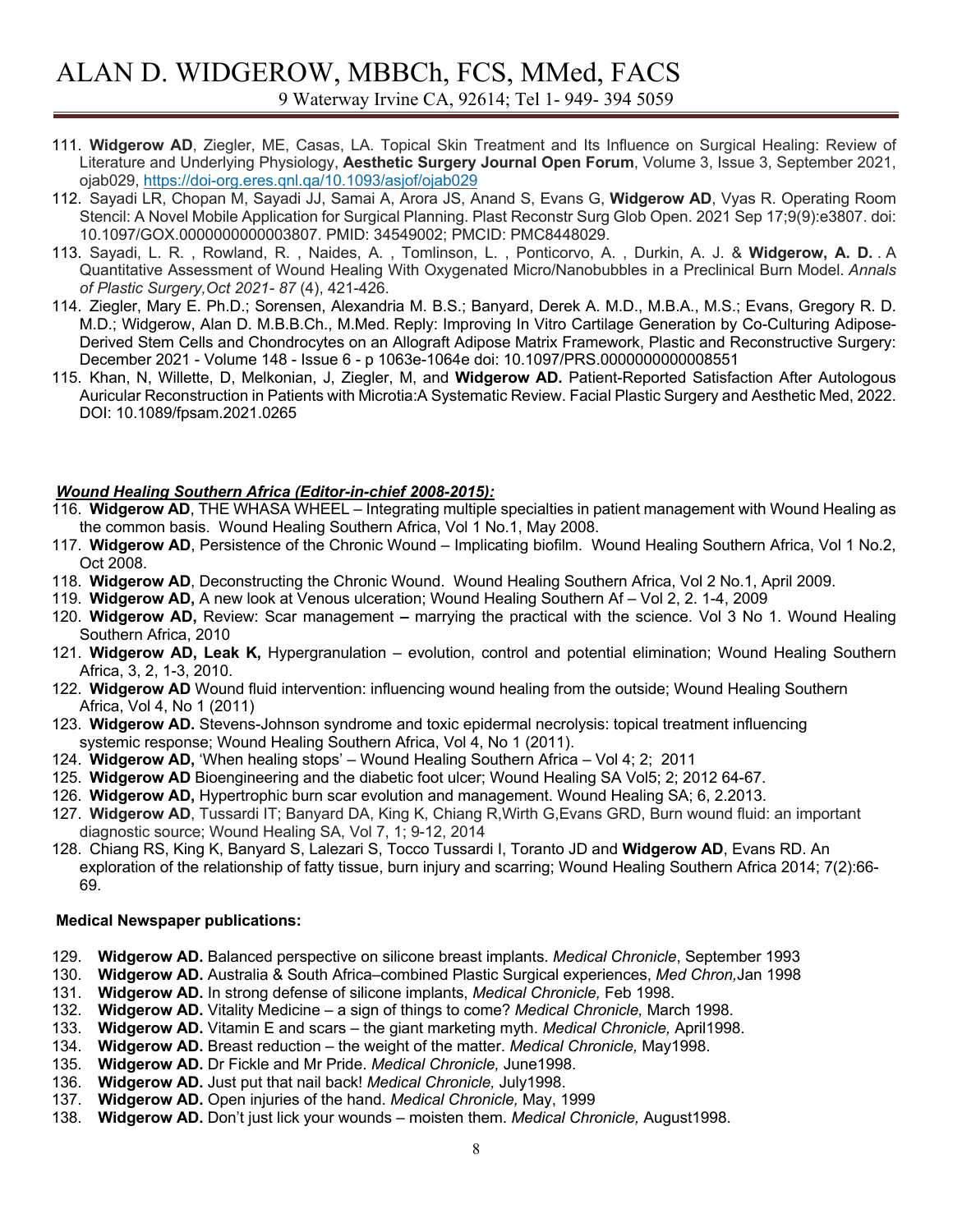9 Waterway Irvine CA, 92614; Tel 1- 949- 394 5059

| Widgerow AD. Wound dressings revisited. Medical Chronicle, March, 1999.<br>139.                                     |
|---------------------------------------------------------------------------------------------------------------------|
| 140.<br>Widgerow AD. What's this beast called cellulite? Medical Chronicle, Sept, 1998.                             |
| 141.<br>Widgerow AD. Breast reconstruction - the whole story. ? Medical Chronicle, Jan, 1999.                       |
| 142.<br>Widgerow AD. Hair, there and everywhere. Medical Chronicle, July, 1999                                      |
| 143.<br>Widgerow AD. Scar management breakthrough. Medical Chronicle Sept, 1999                                     |
| Widgerow AD. The wound clinic concept. Medical Chronicle Nov 1999<br>144.                                           |
| Widgerow AD. The anti-aging revolution. . Medical Chronicle March 2000<br>145.                                      |
| 146.<br><b>Widgerow AD.</b> The final word on silicone. Medical Chronicle May 2000                                  |
| Widgerow AD. The problem scar; part 1 - Keloid Medical Chronicle July 2000<br>147.                                  |
| Widgerow AD. The problem scar; part 2 - Hypertrophic scar Medical Chronicle Sept 2000<br>148.                       |
| 149. Widgerow AD. APRSSA Congress 2000 Medical Chronicle Nov 2000                                                   |
| 150. Widgerow AD. Wound Care Course for 2003 Medical Chronicle Nov 2002                                             |
| 151. Widgerow AD. The vanity indictment. Medical Chronicle Jan 2000                                                 |
| 152. Widgerow AD, Don't just lick your wounds – moisten them. The Specialist forum Vol 1;5;4-8, Oct 2001.           |
| 153. Widgerow AD, Injury may not be the final nail in the coffin The Specialist forum Vol 2;2;337-40, Feb 2002.     |
| 154. Widgerow AD. The Physiology of Wound healing - Part 1 Medical Chronicle Jan 2003                               |
| 155. Widgerow AD. The Physiology of Wound healing - Part 2 Medical Chronicle Feb 2003                               |
| 156. Widgerow AD. Wound assessment - Medical Chronicle March 2003                                                   |
| 157. Widgerow AD. Selection of Dressings -Part 1 Medical Chronicle April 2003                                       |
|                                                                                                                     |
| 158. Widgerow AD Selection of Dressings - Part 2 Medical Chronicle May 2003                                         |
| 159. Widgerow AD The Infected Wound, Medical Chronicle June 2003.                                                   |
| 160. Widgerow AD Venous Ulcers, Medical Chronicle July 2003                                                         |
| 161. Widgerow AD Arterial Ulcers, Medical Chronicle August 2003.                                                    |
| 162. Widgerow AD Pressure Ulcers, Medical Chronicle Sept 2003.                                                      |
| 163. Widgerow AD Chronic Wounds, Medical Chronicle Oct. 2003.                                                       |
| 164. Widgerow AD Cosmetic Surgery Considerations - The Specialist Forum Vol 4. No.9 2004                            |
| 165. Widgerow AD, What's new in Plastic Surgery Research The Specialist Forum Nov 2005.                             |
| 166. Widgerow AD Update on Venous Ulceration Medical Chronicle Aug 2005                                             |
| 167. Widgerow AD The Diabetic Foot Ulcer Medical Chronicle Sept 2005                                                |
| 168. Widgerow AD, The Diabetic foot ulcer -a unique wound care problem - The Specialist Forum, Vol 6 No11, Nov 2006 |
| 169. Widgerow AD, The Diabetic foot ulcer 2 - The Specialist Forum, Vol 7 No.6, 5, June 2007.                       |
| 170. Widgerow AD. Pressure Ulcers: Important prevention Strategies Medical Chronicle Jan 2007                       |
| 171. Widgerow AD. Venous and arterial Ulcers; The Specialist Forum, Vol 7 No.9, 5, Sept. 2007                       |
| 172. Widgerow AD. Wound assessment; The Specialist Forum, Vol 7 No.11, November. 2007                               |
| 173. Widgerow AD The Infected Wound - The Specialist Forum Vol 8. April 2008                                        |
| 174. Widgerow AD. Pressure Ulcers: pathophysiology Medical Chronicle April 2009                                     |

### **PUBLISHED BOOKS:**

1. **A Cut Above The Rest** – PSP Publications; Author – Professor Alan D Widgerow, 2004

2. **Advanced Wound Care** – Med Chronicle Publications; Author Prof Alan D Widgerow,2004; monologue

#### **Chapters:**

- **Widgerow AD**: **Surgical Wounds**. In: Flanagan M (ed). **Wound Healing and Skin Integrity – Principles and Practice:** Wiley & Blackwell, West Sussex UK 2013: pp 224-239
- Banyard DA, Sarantopoulos C, Tassey J, Ziegler M, Chnari E, Evans GRD and **Widgerow AD. Preparation, characterization, and clinical implications of human decellularized adipose tissue extracellular matrix.** – Editor Melvin Shiffman **REGENERATIVE MEDICINE IN PLASTIC SURGERY, 2019**
- Mary E. Ziegler, Alan D. Widgerow, and Gregory R.D. Evans; **Stem cell research in tissue engineering and translational medicine** – in **Tissue Engineering Current Status and Challenges** Chandra P Sharma (editor), Thomas Chandy (editor), Vinoy Thomas (editor), Finosh G. Thankam (editor)

#### **PATENTS**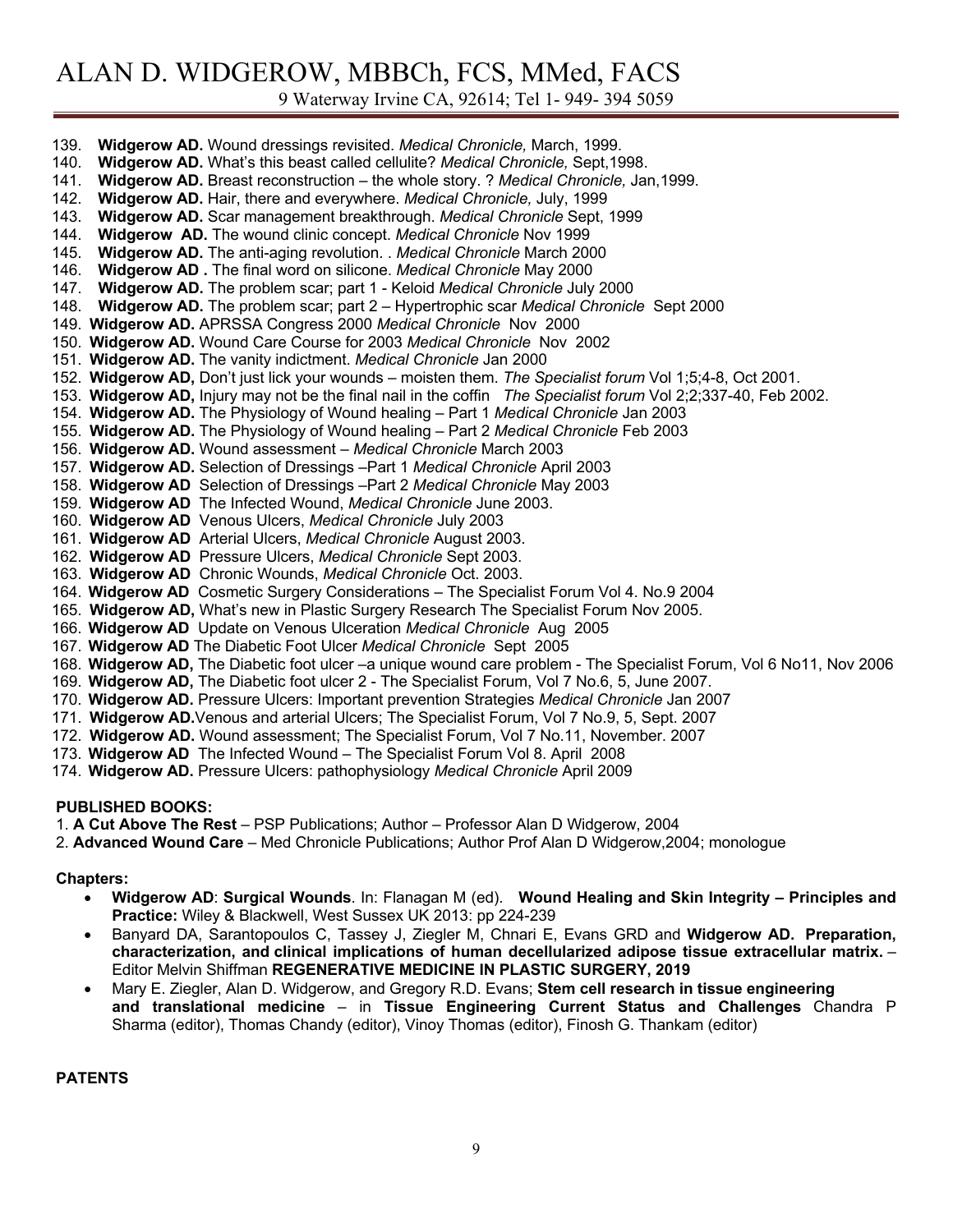9 Waterway Irvine CA, 92614; Tel 1- 949- 394 5059

Alan David Widgerow has filed for patents to protect the following inventions. This listing includes patent applications that are pending as well as patents that have already been granted by the United States Patent and Trademark Office (USPTO).

### • **COMPOSITIONS AND METHODS FOR INVASIVE AND NON-INVASIVE PROCEDURAL SKINCARE**

#### **Publication number:** 20210205405

**Abstract:** Compositions and methods for skincare treatment are provided. The invention relates more generally to skin care treatment and more particularly, to compositions and methods for promoting healthy skin, skin regeneration, skin repair, skin bed preparation, and enhanced wound healing.

**Type:** Application

**Filed:** March 4, 2021

**Publication date:** July 8, 2021

**Inventors:** John A. GARRUTO, Alan David WIDGEROW

• **Peptide compositions and methods for ameliorating skin laxity and body contour**

### **Patent number:** 11052032

**Abstract:** Compositions and methods for amelioration of skin laxity and body contour are provided. Provided herein are compositions comprising a combination of peptides.

**Type:** Grant

**Filed:** September 13, 2019 **Date of Patent:** July 6, 2021

**Assignee:** Alastin Skincare, Inc.

**Inventors:** Alan David Widgerow, John A. Garruto

# • **COMPOSITIONS AND METHODS FOR INVASIVE AND NON-INVASIVE PROCEDURAL SKINCARE**

**Publication number:** 20200338154

**Abstract:** Compositions and methods for skincare treatment are provided. The invention relates more generally to skin care treatment and more particularly, to compositions and methods for promoting healthy skin, skin regeneration, skin repair, skin bed preparation, and enhanced wound healing.

**Type:** Application **Filed:** May 8, 2020

**Publication date:** October 29, 2020

**Inventors:** John A. Garruto, Alan David Widgerow

• **Compositions and methods for invasive and non-invasive procedural skincare**

**Patent number:** 10688147

**Abstract:** Compositions and methods for skincare treatment are provided. The invention relates more generally to skin care treatment and more particularly, to compositions and methods for promoting healthy skin, skin regeneration, skin repair, skin bed preparation, and enhanced wound healing.

**Type:** Grant **Filed:** March 5, 2019 **Date of Patent:** June 23, 2020

**Assignee:** Alastin Skincare, Inc.

**Inventors:** John A. Garruto, Alan David Widgerow • **COMPOSITIONS AND METHODS FOR AMELIORATING SKIN LAXITY AND BODY CONTOUR**

**Publication number:** 20200069550

**Abstract:** Compositions and methods for amelioration of skin laxity and body contour are provided. **Type:** Application **Filed:** September 13, 2019 **Publication date:** March 5, 2020 **Inventors:** Alan David WIDGEROW, John A. GARRUTO • **LIPOSOMAL COMPOSITIONS AND METHODS OF USE**

**Publication number:** 20200038325

**Abstract:** Provided herein are liposomal compositions for improved delivery and penetration into the skin. Liposomal compositions as provided herein comprise one more peptides. Also provided herein are compositions and methods for targeting dermal white adipose tissue to improve fat reduction and anti-aging effects. Compositions and methods for targeting dermal white adipose tissue may comprise administering a composition comprising liposomes. **Type:** Application

**Filed:** August 1, 2019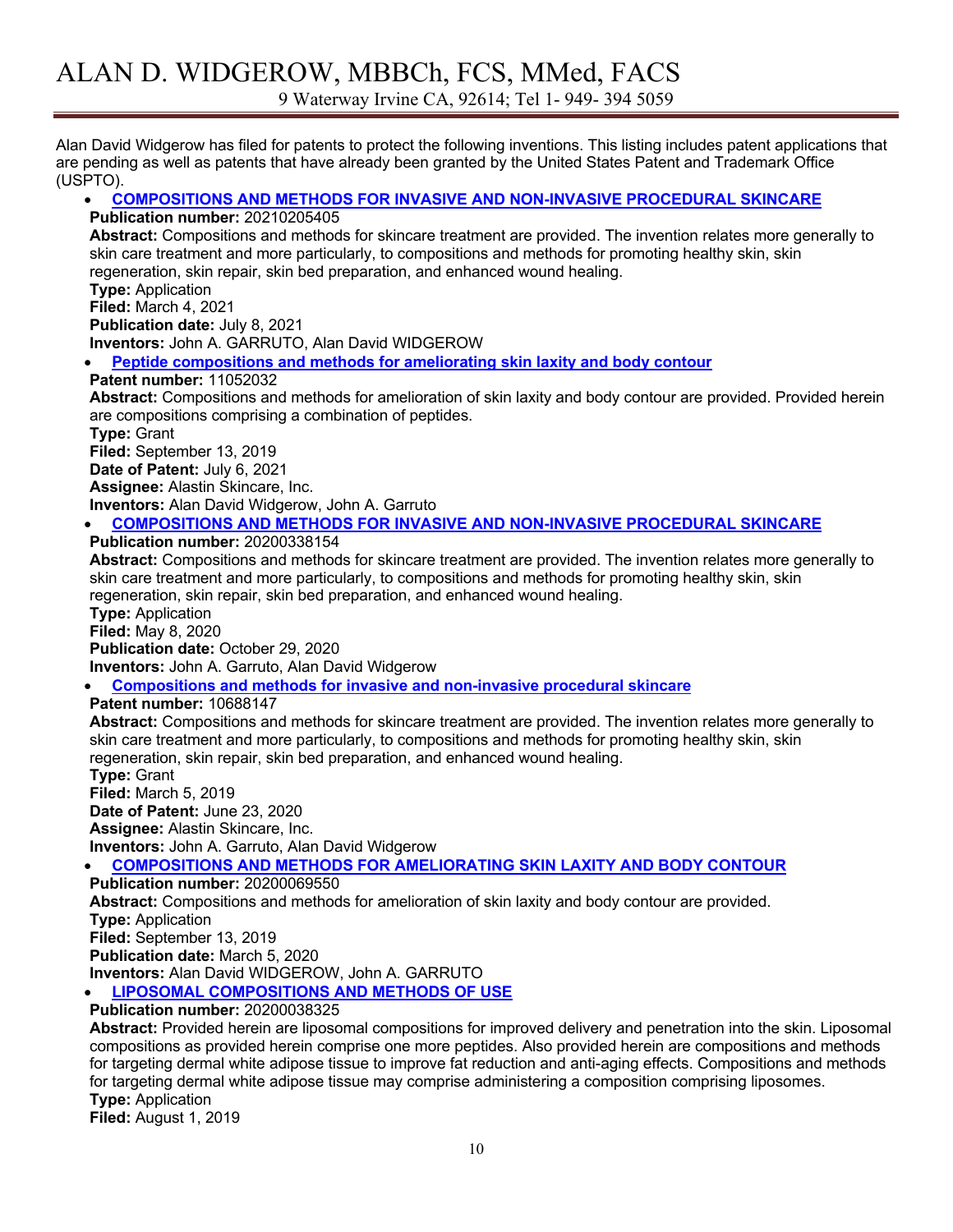9 Waterway Irvine CA, 92614; Tel 1- 949- 394 5059

**Publication date:** February 6, 2020

**Inventors:** John A. GARRUTO, Alan David WIDGEROW

• **METHODS FOR TREATING SCARS AND AGING SKIN**

## **Publication number:** 20190381066

**Abstract:** Beneficial topical compositions for treating scar or aging skin are provided. In one embodiment, the compositions include Bulbine frutescens, Centella asiatica and a phenol derived from olives, such as oleuropein. The composition may be used in the treatment of scars formed during surgery. The composition may also be used cosmeceutically in the treatment of aged skin, and may include phosphatidylserine, vitamins, and other beneficial anti-aging ingredients.

**Type:** Application **Filed:** August 30, 2019 **Publication date:** December 19, 2019 **Inventor:** Alan David Widgerow

#### • **Peptide compositions and methods for ameliorating skin laxity and body contour**

**Patent number:** 10493011

**Abstract:** Compositions and methods for amelioration of skin laxity and body contour are provided. Provided herein are compositions comprising a combination of peptides.

**Type:** Grant

**Filed:** August 2, 2018

**Date of Patent:** December 3, 2019

**Assignee:** Alastin Skincare, Inc.

**Inventors:** Alan David Widgerow, John A. Garruto

### • **Methods for treating scars and aging skin**

#### **Patent number:** 10398640

**Abstract:** Beneficial topical compositions for treating scar or aging skin are provided. In one embodiment, the compositions include Bulbine frutescens, Centella asiatica and a phenol derived from olives, such as oleuropein. The composition may be used in the treatment of scars formed during surgery. The composition may also be used cosmeceutically in the treatment of aged skin, and may include phosphatidylserine, vitamins, and other beneficial anti-aging ingredients.

**Type:** Grant **Filed:** November 9, 2015 **Date of Patent:** September 3, 2019 **Inventor:** Alan David Widgerow

#### • **COMPOSITIONS AND METHODS FOR INVASIVE AND NON-INVASIVE PROCEDURAL SKINCARE**

**Publication number:** 20190262418

**Abstract:** Compositions and methods for skincare treatment are provided. The invention relates more generally to skin care treatment and more particularly, to compositions and methods for promoting healthy skin, skin regeneration, skin repair, skin bed preparation, and enhanced wound healing.

**Type:** Application **Filed:** March 5, 2019

**Publication date:** August 29, 2019 **Inventors:** John A. Garruto, Alan David Widgerow

## **SKIN WRINKLE TREATMENT**

**Publication number:** 20190183562

**Abstract:** A method for treating skin may first involve contacting an applicator of a skin heating device with an epidermal layer of the skin. The applicator may be activated to generate high-frequency alternating magnetic fields. The applicator may be used to heat a dermal layer of the skin, with the high-frequency alternating magnetic fields, to a temperature of less than 40 degrees Celsius, to stimulate a release of heat shock protein in the dermal layer to promote collagen generation. The method may also involve limiting heating of the dermal layer of the skin to less than 40 degrees Celsius.

**Type:** Application **Filed:** December 13, 2018 **Publication date:** June 20, 2019 **Inventor:** Alan David WIDGEROW

• **Compositions and methods for invasive and non-invasive procedural skincare**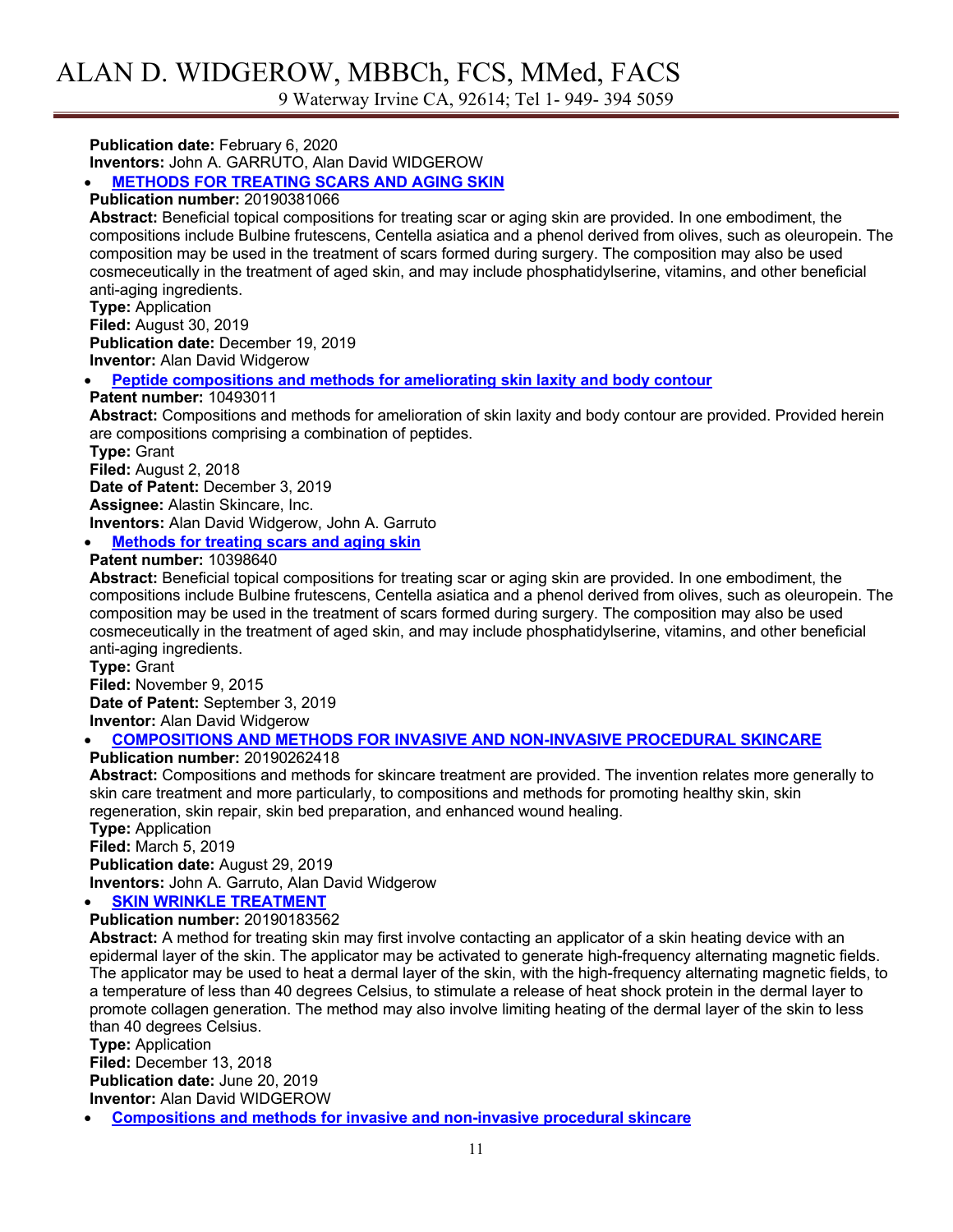### **Patent number:** 10286030

**Abstract:** Compositions and methods for skincare treatment are provided. The invention relates more generally to skin care treatment and more particularly, to compositions and methods for promoting healthy skin, skin regeneration, skin repair, skin bed preparation, and enhanced wound healing. **Type:** Grant **Filed:** June 8, 2018 **Date of Patent:** May 14, 2019 **Assignee:** Alastin Skincare, Inc **Inventors:** John A. Garruto, Alan David Widgerow • **COMPOSITIONS AND METHODS FOR AMELIORATING SKIN LAXITY AND BODY CONTOUR**

**Publication number:** 20190038539 **Abstract:** Compositions and methods for amelioration of skin laxity and body contour are provided. **Type:** Application **Filed:** August 2, 2018 **Publication date:** February 7, 2019 **Inventors:** John A. Garruto, Alan David Widgerow

• **COMPOSITIONS AND METHODS FOR INVASIVE AND NON-INVASIVE PROCEDURAL SKINCARE**

#### **Publication number:** 20180289767

**Abstract:** Compositions and methods for skincare treatment are provided. The invention relates more generally to skin care treatment and more particularly, to compositions and methods for promoting healthy skin, skin regeneration, skin repair, skin bed preparation, and enhanced wound healing.

**Type:** Application

**Filed:** June 8, 2018

**Publication date:** October 11, 2018

**Inventors:** John A. Garruto, Alan David Widgerow

• **Compositions and methods for invasive and non-invasive procedural skincare**

**Patent number:** 10086035

**Abstract:** Compositions and methods for skincare treatment are provided. The invention relates more generally to skin care treatment and more particularly, to compositions and methods for promoting healthy skin, skin regeneration, skin repair, skin bed preparation, and enhanced wound healing.

**Type:** Grant

**Filed:** February 2, 2017 **Date of Patent:** October 2, 2018 **Assignee:** ALASTIN SKINCARE, INC. **Inventors:** John A. Garruto, Alan David Widgerow

### • **COMPOSITIONS AND METHODS FOR INVASIVE AND NON-INVASIVE PROCEDURAL SKINCARE**

**Publication number:** 20170224760

**Abstract:** Compositions and methods for skincare treatment are provided. The invention relates more generally to skin care treatment and more particularly, to compositions and methods for promoting healthy skin, skin regeneration, skin repair, skin bed preparation, and enhanced wound healing.

**Type:** Application

**Filed:** February 2, 2017

**Publication date:** August 10, 2017

**Inventors:** John A. Garruto, Alan David Widgerow

• **METHODS FOR TREATING SCARS AND AGING SKIN**

**Publication number:** 20160058816

**Abstract:** Beneficial topical compositions for treating scar or aging skin are provided. In one embodiment, the compositions include Bulbine frutescens, Centella asiatica and a phenol derived from olives, such as oleuropein. The composition may be used in the treatment of scars formed during surgery. The composition may also be used cosmeceutically in the treatment of aged skin, and may include phosphatidylserine, vitamins, and other beneficial anti-aging ingredients.

**Type:** Application **Filed:** November 9, 2015 **Publication date:** March 3, 2016 **Inventor:** Alan David Widgerow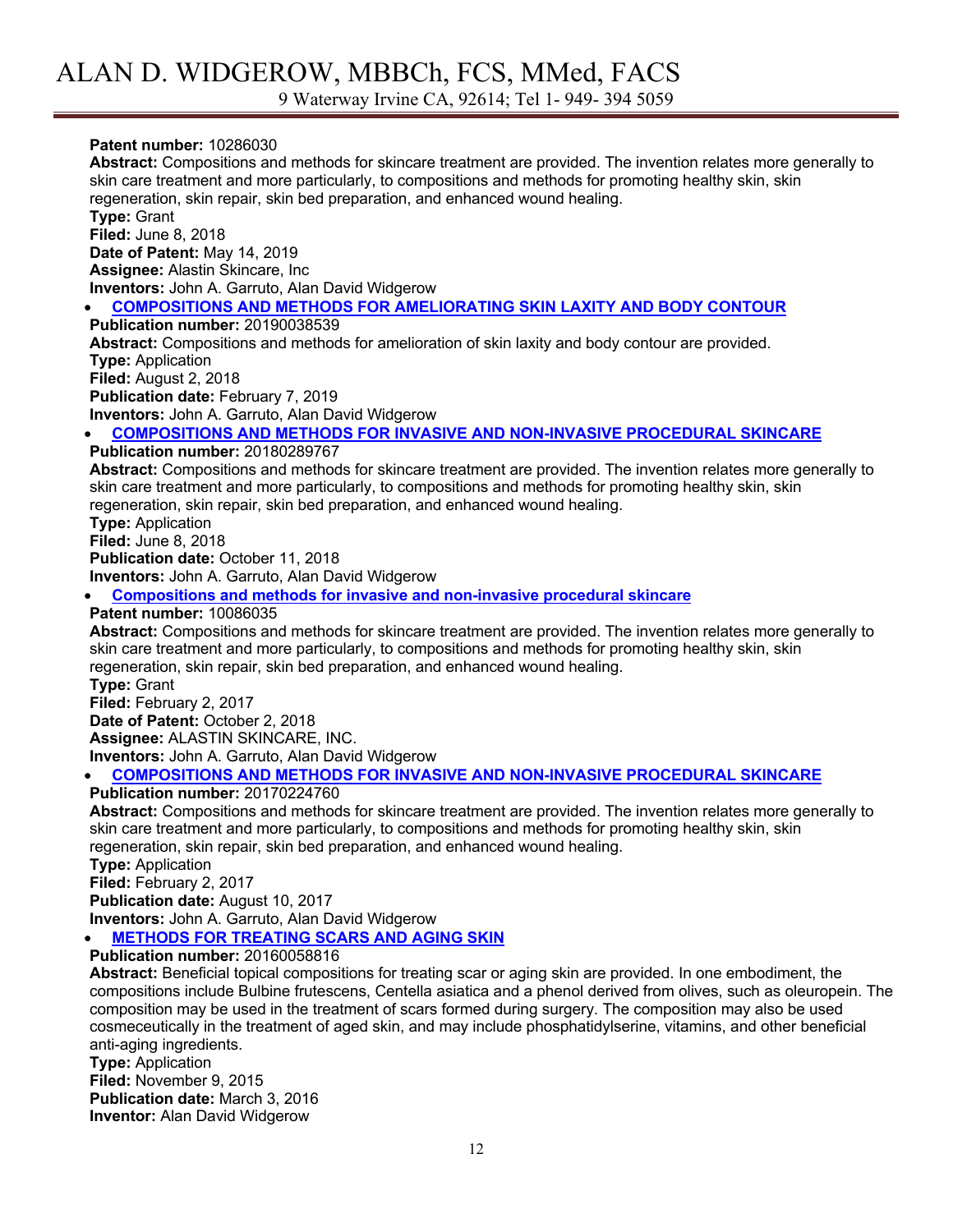### • **METHODS FOR TREATING SCARS AND AGING SKIN**

**Publication number:** 20160058693

**Abstract:** Beneficial topical compositions for treating scar or aging skin are provided. In one embodiment, the compositions include Bulbine frutescens, Centella asiatica and a phenol derived from olives, such as oleuropein. The composition may be used in the treatment of scars formed during surgery. The composition may also be used cosmeceutically in the treatment of aged skin, and may include phosphatidylserine, vitamins, and other beneficial anti-aging ingredients.

**Type:** Application **Filed:** November 9, 2015 **Publication date:** March 3, 2016 **Inventor:** Alan David Widgerow

• **Methods for treating scars and aging skin**

#### **Patent number:** 9180158

**Abstract:** Beneficial topical compositions for treating scar or aging skin are provided. In one embodiment, the compositions include Bulbine frutescens, Centella asiatica and a phenol derived from olives, such as oleuropein. The composition may be used in the treatment of scars formed during surgery. The composition may also be used cosmeceutically in the treatment of aged skin, and may include phosphatidylserine, vitamins, and other beneficial anti-aging ingredients.

**Type:** Grant **Filed:** August 20, 2013 **Date of Patent:** November 10, 2015 **Inventor:** Alan David Widgerow

• **Methods for treating scars and aging skin**

#### **Patent number:** 9180157

**Abstract:** Beneficial topical compositions for treating scar or aging skin are provided. In one embodiment, the compositions include Bulbine frutescens, Centella asiatica and a phenol derived from olives, such as oleuropein. The composition may be used in the treatment of scars formed during surgery. The composition may also be used cosmeceutically in the treatment of aged skin, and may include phosphatidylserine, vitamins, and other beneficial anti-aging ingredients.

**Type:** Grant **Filed:** November 11, 2011 **Date of Patent:** November 10, 2015 **Inventor:** Alan David Widgerow

### • **METHODS FOR TREATING SCARS AND AGING SKIN**

### **Publication number:** 20130337088

**Abstract:** Beneficial topical compositions for treating scar or aging skin are provided. In one embodiment, the compositions include Bulbine frutescens, Centella asiatica and a phenol derived from olives, such as oleuropein. The composition may be used in the treatment of scars formed during surgery. The composition may also be used cosmeceutically in the treatment of aged skin, and may include phosphatidylserine, vitamins, and other beneficial anti-aging ingredients.

**Type:** Application **Filed:** August 20, 2013 **Publication date:** December 19, 2013 **Inventor:** Alan David Widgerow

#### • **Aesthetic treatment of scars and aging skin**

#### **Patent number:** 8591961

**Abstract:** Beneficial topical compositions for treating scar or aging skin are provided. In one embodiment, the compositions include Bulbine frutescens, Centella asiatica and a phenol derived from olives, such as oleuropein. The composition may be used in the treatment of scars formed during surgery. The composition may also be used cosmeceutically in the treatment of aged skin, and may include phosphatidylserine, vitamins, and other beneficial anti-aging ingredients.

**Type:** Grant **Filed:** November 10, 2011 **Date of Patent:** November 26, 2013 **Assignee:** Allergan, Inc.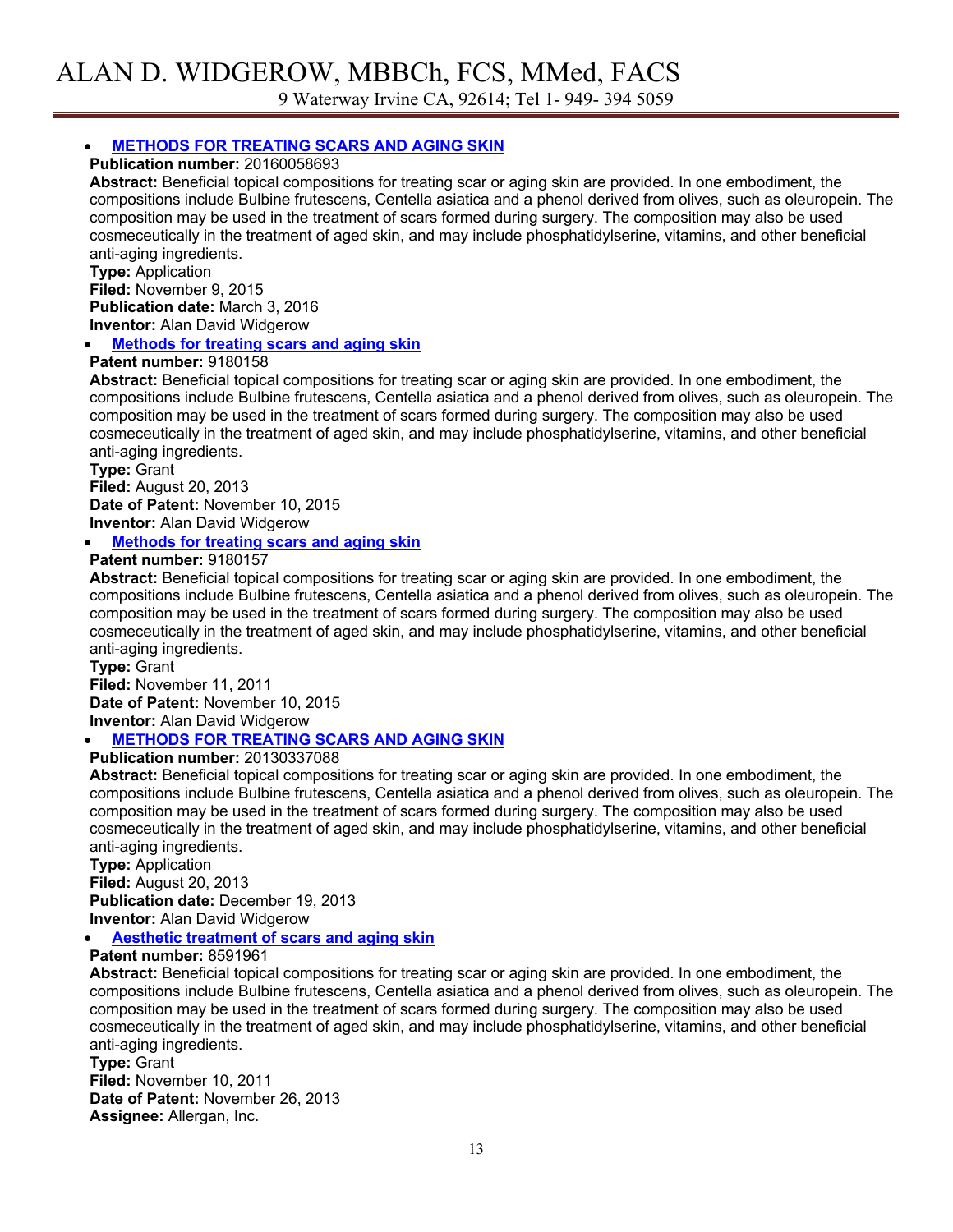**Inventor:** Alan David Widgerow

### • **METHODS FOR TREATING SCARS AND AGING SKIN**

#### **Publication number:** 20120058167

**Abstract:** Beneficial topical compositions for treating scar or aging skin are provided. In one embodiment, the compositions include Bulbine frutescens, Centella asiatica and a phenol derived from olives, such as oleuropein. The composition may be used in the treatment of scars formed during surgery. The composition may also be used cosmeceutically in the treatment of aged skin, and may include phosphatidylserine, vitamins, and other beneficial anti-aging ingredients.

**Type:** Application **Filed:** November 11, 2011 **Publication date:** March 8, 2012 **Inventor:** Alan David Widgerow

#### • **AESTHETIC TREATMENT OF SCARS AND AGING SKIN**

#### **Publication number:** 20120058076

**Abstract:** Beneficial topical compositions for treating scar or aging skin are provided. In one embodiment, the compositions include Bulbine frutescens, Centella asiatica and a phenol derived from olives, such as oleuropein. The composition may be used in the treatment of scars formed during surgery. The composition may also be used cosmeceutically in the treatment of aged skin, and may include phosphatidylserine, vitamins, and other beneficial anti-aging ingredients.

**Type:** Application **Filed:** November 10, 2011 **Publication date:** March 8, 2012 **Inventor:** Alan David Widgerow

**Treatment of damaged skin** 

**Patent number:** 8071139

**Abstract:** A medicament for treating skin is described. It comprises essentially of bulbine frutescens, centella asiatica and a phenol derived from olive oil preferably oleuropein. The medicament may be used in the treatment of scars formed during surgery. It may also be used cosmeceutically in the treatment of aged skin where it may be used with phosphatidylserine. The medicament can also act in conjunction with anti-acne treatment to diminish scarring from the acne condition.

**Type:** Grant **Filed:** September 4, 2009 **Date of Patent:** December 6, 2011 **Inventor:** Alan David Widgerow

### • **ABLATION TECHNIQUE FOR COSMETIC SURGERY**

### **Publication number:** 20100106145

**Abstract:** A method of non-invasive treatment of the human body is described by ablating a muscle or a nerve controlling the muscle. The method comprises stimulating a muscle to emit an electromyographic signal. The electromyographic signal is detected to ascertain the location of the said muscle or alternatively the nerve. The muscle or nerve is heated by means of optical energy while cooling the skin in the vicinity of the said muscle or nerve. Then radio frequency energy is applied to the muscle or nerve to ablate or partially to ablate said muscle or nerve.

**Type:** Application **Filed:** March 18, 2008 **Publication date:** April 29, 2010 **Inventor:** Alan David Widgerow

### • **TREATMENT OF DAMAGED SKIN**

**Publication number:** 20100062085

**Abstract:** A medicament for treating skin is described. It comprises essentially of bulbine frutescens, centella asiatica and a phenol derived from olive oil preferably oleuropein. The medicament may be used in the treatment of scars formed during surgery. It may also be used cosmeceutically in the treatment of aged skin where it may be used with phosphatidylserine. The medicament can also act in conjunction with anti-acne treatment to diminish scarring from the acne condition.

**Type:** Application

**Filed:** September 4, 2009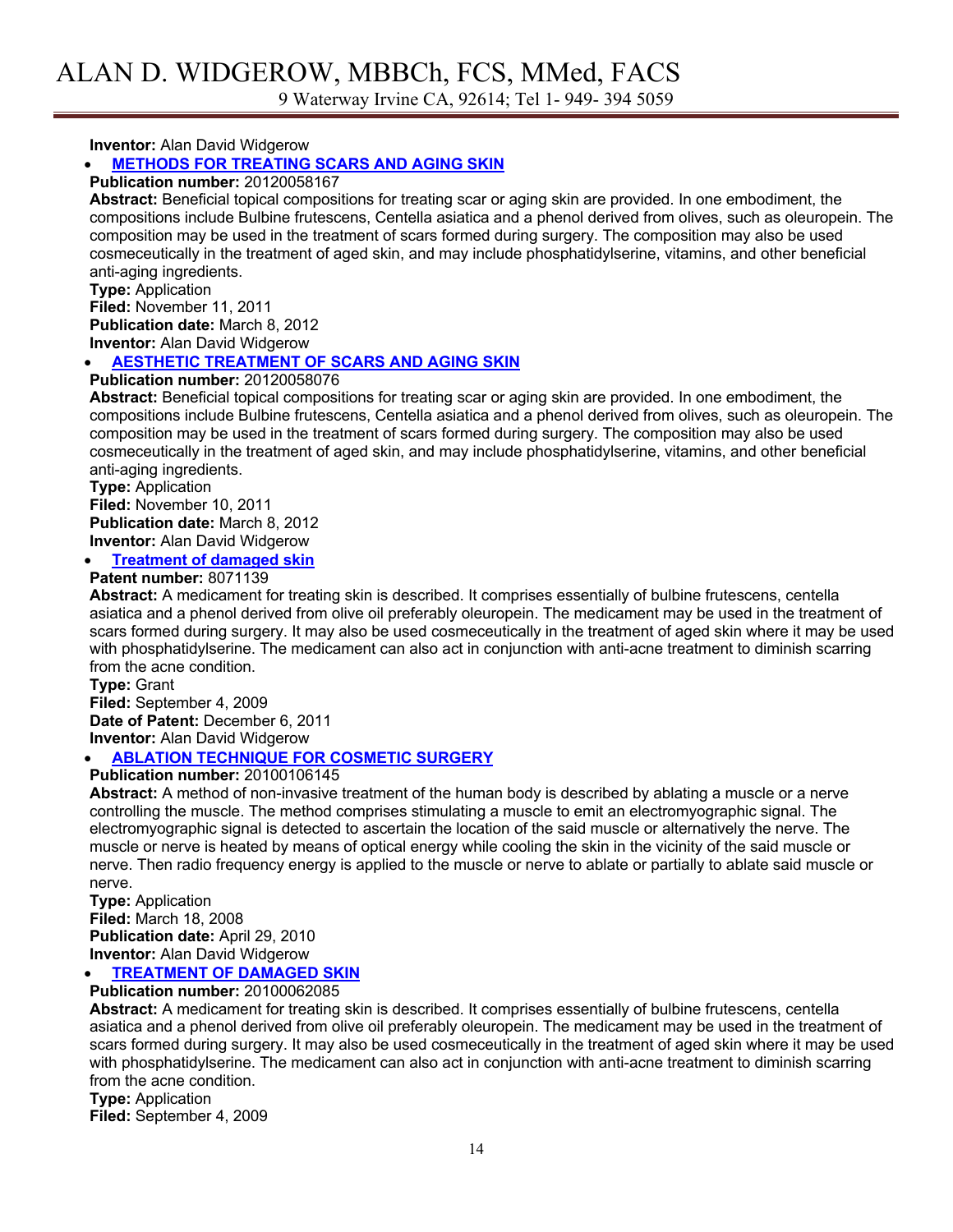**Publication date:** March 11, 2010 **Inventor:** Alan David Widgerow

#### **GRANT AND CONTRACT SUPPORT 2013- 2021:**

#### **2021**

2nd round funding: Jacklyn A. Melkonian, Neel Bhardwaj: Undergraduate Research Opportunities Program (**UROP**) Faculty Advisory Board has recommended your appointment as a UROP Fellow at UCI for the 2020-2021 academic year. *"Using Adipose-Derived Stem Cells and Platelet-Rich-Plasmas to Induce Fibroblast Adipogenesis in vitro,"* under the supervision of Dr. Alan Widgerow.

Neel Bhardwaj, Jacklyn A. Melkonian: Undergraduate Research Opportunities Program (UROP) Faculty Advisory Board has recommended your appointment as a **UROP** Fellow at UCI for the 2020-2021 academic year. *"Utilizing Oxygenated Micro/nanobubbles (MNBs) to Enhance Fat Graft Retention in vivo,"* under the supervision of Dr. Alan Widgerow.

Sayenzas' proposal has been selected to receive a \$5K **Startup Launch Grant sponsored by the Richard Sudek Entrepreneurship Fund.** American Association for Hand Surgery, project entitled, "Investigation into a Novel Treatment Modality for Dupuytren's Contracture" was selected to receive the **2021 AAHS Annual Research Grant** in the amount of \$10,000.- Leis, Ziegler, Sayadi, **Widgerow UROP(**Undergraduate Research Opportunities Program)

1st round funding: Jacklyn A. Melkonian, Neel Bhardwaj: Faculty Advisory Board has recommended your appointment as a **UROP Fellow** at UCI for the 2020-2021 academic year, *"Using Adipose-Derived Stem Cells and Platelet-Rich-Plasmas to Induce Fibroblast Adipogenesis in vitro,"* under the supervision of Dr. Alan Widgerow.

Neel Bhardwaj, Jacklyn A. Melkonian: Faculty Advisory Board has recommended your appointment as a **UROP Fellow** at UCI for the 2020-2021 academic year, *"Utilizing Oxygenated Micro/Nanobubbles (MNBs) to Enhance Fat Graft Retention in vivo,"* under the supervision of Dr. Alan Widgerow.

#### **2020**

Faris Halaseh, Jordan Tang Undergraduate Research Opportunities Program (**UROP**) Faculty Advisory Board has recommended your appointment as a UROP Fellow at UCI for the 2019-2020 academic year. *Improving Lipotransfer Viability in Mice with Oxygenated Micro/nanobubbles (MNBs),"* under the supervision of Professor Alan Widgerow.

**2019**

**Tech Surge Award – P- flaps team – R Sayadi, A Majumder etal – Widgerow AD Mentor** 2018-2019 UC Irvine "New Venture Competition for Tech Surge" - placed 2nd **\$5000**

Musculoskeletal Transplant Foundation Award 2019 – PI – **A D Widgerow - \$221,000 - 2019**; *Deconstructing Adipo-induction in Acellularized Adipose Matrix (AAM)*

#### **UROP**

Jordan Tang- SURP Fellow at UCI for Summer 2019. UROP- *"Oxygenated Micro/Nanobubbles: A Novel Approach to Improving Fat Graft Volume Retention,"*under the supervision of Professor Alan Widgerow

Luke M. Tomlinson, Waseem N. Abdou, Hayel Baqal, Jordan N. Tang (UROP) 2018-2019 academic year., *"Effects of Oxygen-Filled Micro/Nanobubbles on Excisional Wounds,"* under the supervision of Dr. Alan Widgerow and Dr. Lohrasb Sayadi.

#### **2018**

Design Team winner annual **biomedical engineering device design UCI Innovations competition**, Bubtech, micronanobubble project, **June 2018**  Mentor Dr Widgerow **- \$15000**

Marjan Farid, MD - **Eye Bank Association of America (EBAA)** grant proposal entitled "*Micro/nanobubbles: A New Modality for Corneal Transplant Preservation*" and has selected it for funding. You will be awarded **\$4400** to complete this project. Mentor/collaborator Alan WidgerowNitara Tariqi, Keenan Ferguson, Nikita Ganeshan, Lauren S. Lastra, Stephanie J. Yeh: Undergraduate Research Opportunities Program (UROP) Faculty Advisory Board has recommended your appointment as a **UROP Fellow** at UCI for the 2017-2018 academic year. We are awarding \$600 in support of your proposed research project, *"A Micro/Nanobubble Generator Designed to Promote Wound Healing and Tissue Preservation,"* under the supervision of Dr. Alan Widgerow, Professor G.P. Li and Dr. Michael Klopfer.

Alexandria M. Sorensen:Undergraduate Research Opportunities Program (UROP) Faculty Advisory Board has recommended your appointment as a UROP Fellow at UCI for the 2017-2018 academic year. *"Micro/Nanobubbles: Quantification of Bubble Oxygen Content,"* under the supervision of Dr. Alan Widgerow.

**ASERF** Interim Research Grant ; Ross Sayadi – Fellow CTE - **\$6670** - "New Innovation For Projected Flap Design" – Mentor AD Widgerow **Nov 2017- Nov2018**

NATIONAL INSTITUTE OF DIABETES AND DIGESTIVE AND KIDNEY DISEASES Mechanical Activation of Adipose-Derived Stem Cells for the Treatment of Diabetic Foot Ulcers Using a Novel CD-Microfluidic Device **09/15/2017** – 08/31/2018; Grant # 1R43DK116389-01; Principal Investigator(s): Alan D Widgerow, MBBCh (CTE) Ahmed Nabil Zobi (Syntr Health) - **\$300,000**

Musculoskeletal Transplant Foundation Award **2017/2018** – PI – **A D Widgerow - \$215,625 - 2017/2018**; *Deconstructing Adipo-induction in Allograft Adipose Matrix (AAM)*

#### **2017**

PSEF Research Grant Award **2017** – Banyard DA, Evans GE, Widgerow AD (CTE laboratory) - **\$50,000** – Activated adipopse stem cells for the prevention/treatment of diabetic foot ulcers – 2017/2018

Undergraduate Research Opportunities Program (UROP) Research proposal entitled *" Time Dependent CD34 Expression In Shear Stressed Mesenchymal Stem Cells*.*"* Nikolaos Sarantopoulos under the supervision of Professor **Alan Widgerow** awarded an UROP Fellowship for the **2017**- 2018 academic year (\$**500**).

PSEF/MTF Dermal Tissue Research Grant Award 2016/**2017** – **A D Widgerow PI - \$50,000 – Tissue Engineered 3-D cartilage construct** Musculoskeletal Transplant Foundation Award 2016/**2017** – collaborative projects - 3 yrs – PI – **A D Widgerow - \$215,000 - 2016/2017**; *Deconstructing Adipo-induction in Acellularized Adipose Matrix (AAM)*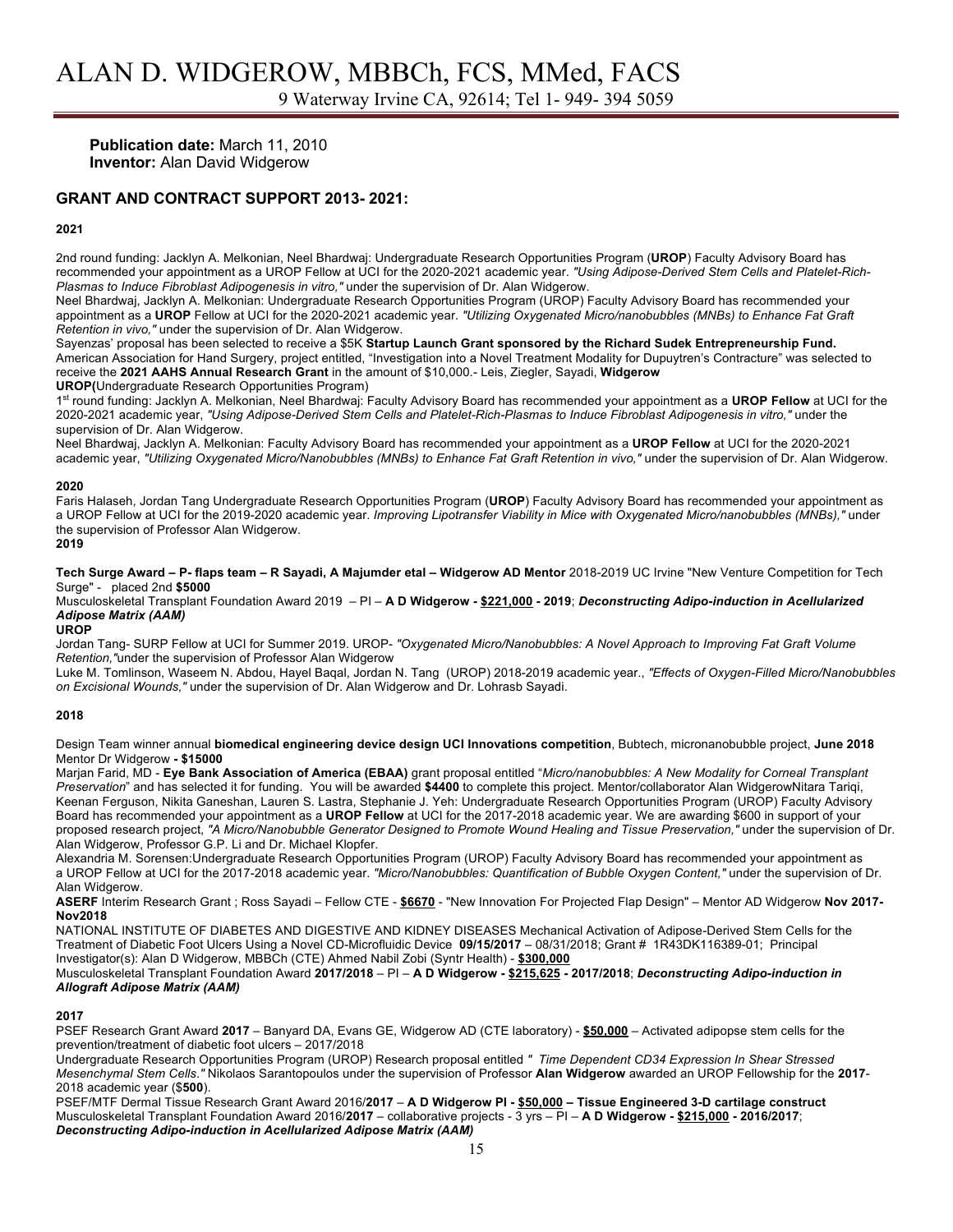9 Waterway Irvine CA, 92614; Tel 1- 949- 394 5059

----------- Sponsored by STEMCELL Technologies,(TranScience, the reviewers) - Christos Sarantopoulos, D Banyard, supervised by **A D Widgerow**. Your proposal is the most scientifically sound and feasible out of 5 applications Reagents/beads supply value of **\$2500 2016** UCI Deans Summer Research **UROP** stipend Ramin Rajali under supervision **A D Widgerow**, D Banyard – *Human derived adipose matrix analysis – 2015* The Summer Undergraduate Research Program (**SURP**)/Undergraduate Research Opportunities Program (UROP) Research proposal entitled *"Evaluation of Cellular Stressors on Adipose Tissue-Derived Stromal Vascular Fraction Components for Enhancing in vivo Fat Grafting Survival*.*"* Christos Sarantopoulos under the supervision of Professor **Alan Widgerow** awarded an Honorary SURP Fellowship for the 2015-2016 academic year Undergraduate Research Opportunities Program (**UROP)** award 2014/2015 Christos Sarantopoulos **\$300** *"Identification of Adipose Tissue Derived Stromal Vascular Fraction Components Essential to Regenerative Cell Therapy using Various Methods for Optimal Component Isolation,"* under the supervision of Professor Alan **Widgerow** and Dr. Derek Banyard. California Institute for Regenerative Medicine (CIRM) Training Grant (Award # TG2-01152) for Derek Banyard – Mentors: Evans GRD, **Widgerow A**. Sept 1, 2014 – Aug 31, 2015. **\$89,000** Institute for Clinical and Translational Science Pilot Grant: 'SPoTT – Signaling profile of thermal trauma – exudate analysis in acute burn patients' **\$27,500**. National Center for Research Resources and the National Center for Advancing Translational Sciences, National Institutes of Health, through Grant UL1 TR000153 **Widgerow AD**, Evans GRD. 2014. Institute for Clinical and Translational Science Pilot Grant: 'Reprogramming of ADSCs to iPS and further differentiation to neuronal cells for the treatment of peripheral neuropathy.' **\$29,400**. **Widgerow AD**, Evans GRD. 2011-2013. Undergraduate Research Opportunities Program. "Signaling Profile of Thermal Trauma (SPoTT): Exudate Analysis in Acute Burn Patients." (Proposal 89793m2) Awad A, **Widgerow A**, Evans GRD**.** 2013-2014. Institute for Clinical and Translational Science. "Neuronal regeneration with adipose derived adult stem cells." IRB 2011- 8236. SPID #8030. Tadeu Sartini, **Alan Widgerow**, Evans, GRD**.**. 2013-2014.

UROP Fellow. Hassaan M. Afzel. "In Vitro Adipose-derived Stem Cell Viability in Nerve Blast

Medium." Supervisor **Widgerow AD**, Mentor Evans**,** GRD. 2012-13.